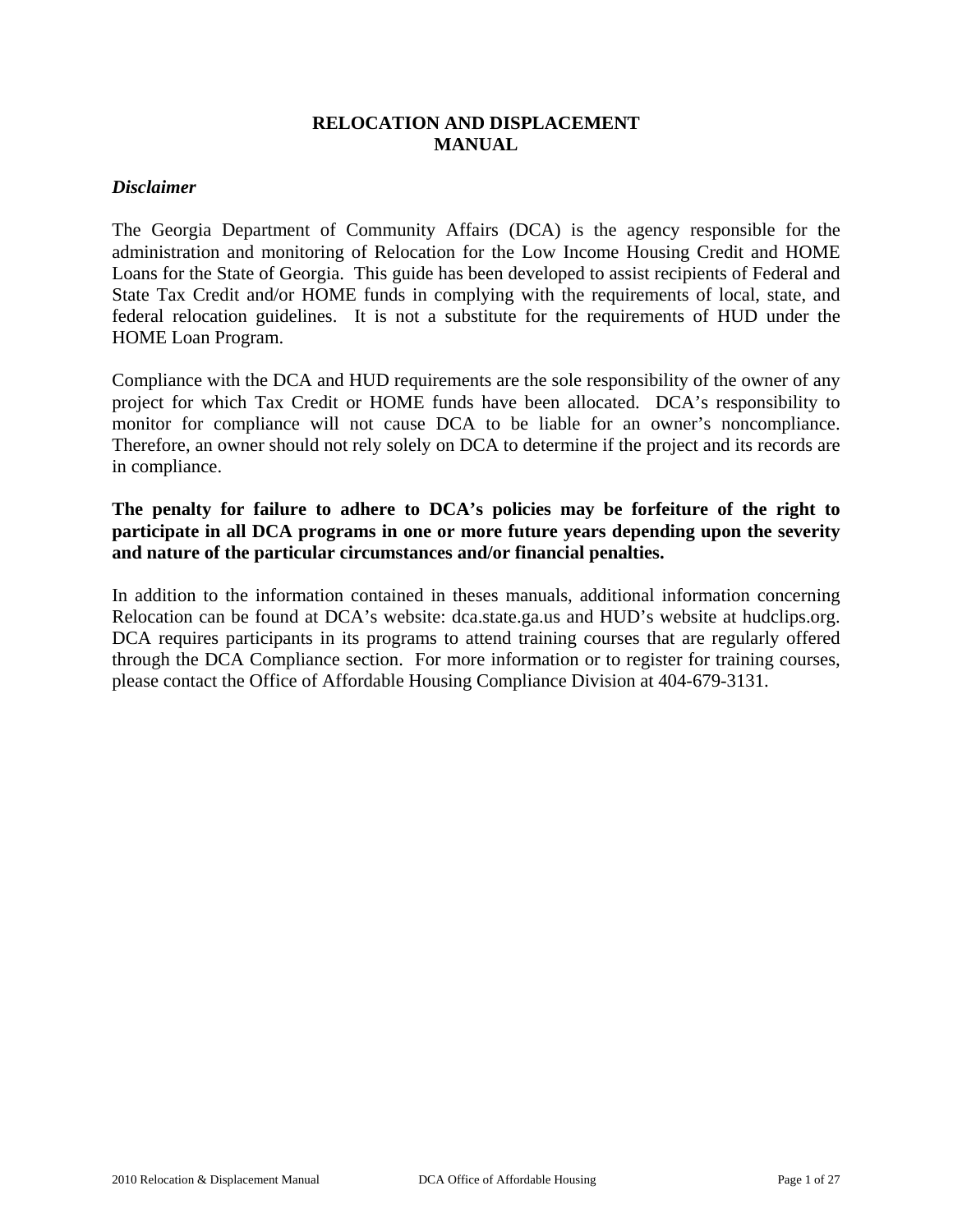## **ORGANIZATION**

This manual is organized as follows:

Tab I: Relocation and Displacement General Polices

Tab II: Tax Credit Relocation and Displacement Polices

Tab III: HOME Relocation and Displacement Polices

Tab IV: HUD Relocation Form Websites

Properties that receive both HOME and Tax Credit funding must adhere to the most restrictive regulation/requirement of that particular program.

Although DCA acknowledges that properties with other funding sources, such as Tax Exempt Bonds, Section 8, Rural Housing, etc. must adhere to those regulations does not release the property from adhering to DCA's funding source regulations/policies in addition to any other requirements it may have. The most restrictive regulation/rule will always apply.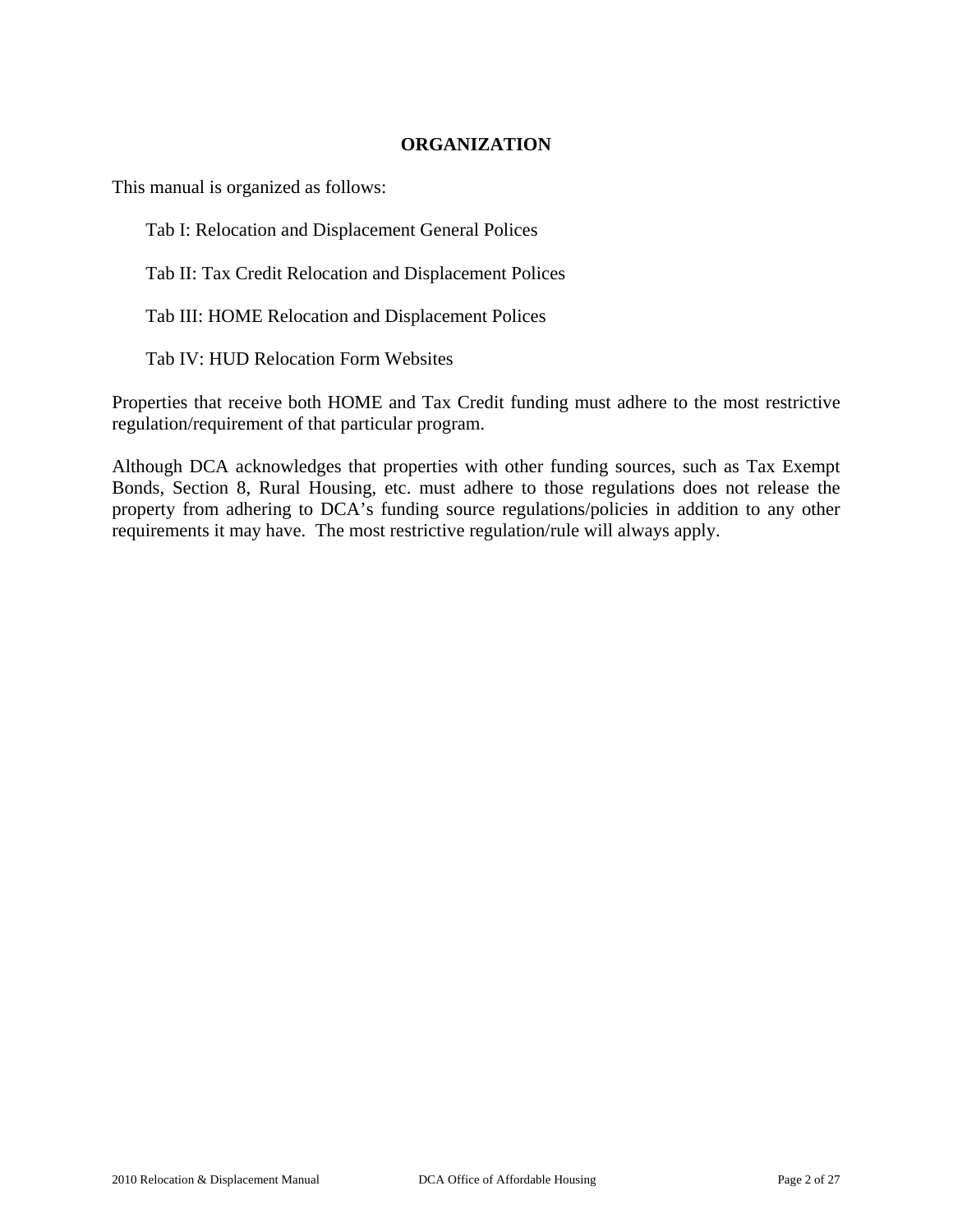# TAB I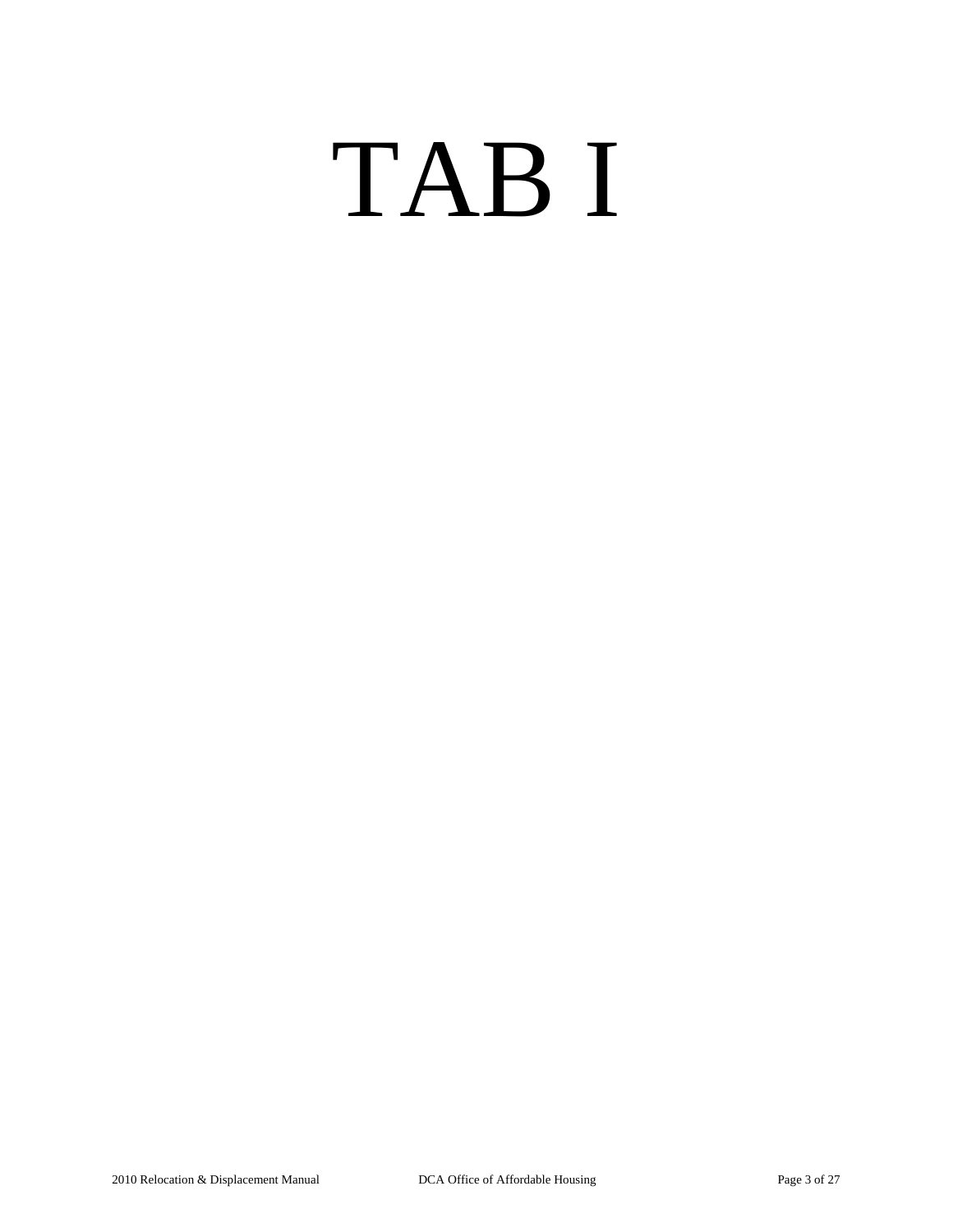## **TAB I: RELOCATION AND DISPLACEMENT POLICIES**

**STATEMENT OF GHFA POLICY.** The Georgia Department of Community Affairs (DCA), on behalf of the Georgia Housing and Finance Authority (GHFA), the state housing agency, requires that all projects funded with a HOME loan or which receive a Federal Tax Credit Allocation must ensure that all reasonable steps are taken to minimize the displacement of persons (families, individuals, businesses, non profit organizations) as a result of the construction or rehabilitation of the project. DCA's policy in regard to displacement is applicable to HOME applications, 9% Tax Credit Applications and 4% Tax Credit Applications. In order to minimize displacement, Applicants are required to:

- Consider whether displacement will occur during their feasibility determinations
- Identify potential displacement and relocation of tenants by identifying whether existing tenants would be rent burdened, income eligible, over income, displaced due to change of student status, or due to change of housing type and unit sizes. This must be identified at the initial Application stage.
- Provide required information in an easy to understand language to tenants of their rights and tenants must be kept informed of the status of the rehabilitation through regular notices and tenant meetings.
- Provide a detailed written relocation plan and budget for costs associated with relocation and temporary relocation of tenants before, during and after rehabilitation
- Minimize disruption of tenants lives during construction and rehabilitation
- Assure when ever possible that residential occupants of buildings to be rehabilitated are offered an opportunity to return to the project when the rehabilitation is complete.
- Plan rehabilitation in stages in order to minimize displacement (this staging plan must be submitted along with the detailed written relocation plan at the time of application)
- Maintaining rents at an affordable level for existing tenants
- Phase in rent increases
- Provide all required relocation benefits
- Follow required notification and advisory services procedures to assure that families do not leave because they are not informed about plans for the project or their relocation rights
- Foster communication during the work process through regular notices and regular tenant meetings
- During the rehabilitation all Management and Construction Staff must wear identification at all times while at the site. This identification must be visible at all times and easy to read.
- Property management must provide a 24/7 contact number. This number must be posted in a prominent location at the site and must be included in all correspondence leading up to and through out the construction period.

DCA will review the impact of proposed displacement and relocation on the tenants of a proposed project and on the community in determining whether displacement can occur. Any displacement of existing residents is subject to DCA's prior approval. Failure to follow any of these policies and procedures will be considered a major instance of noncompliance and may prevent participants from receiving future funding from DCA.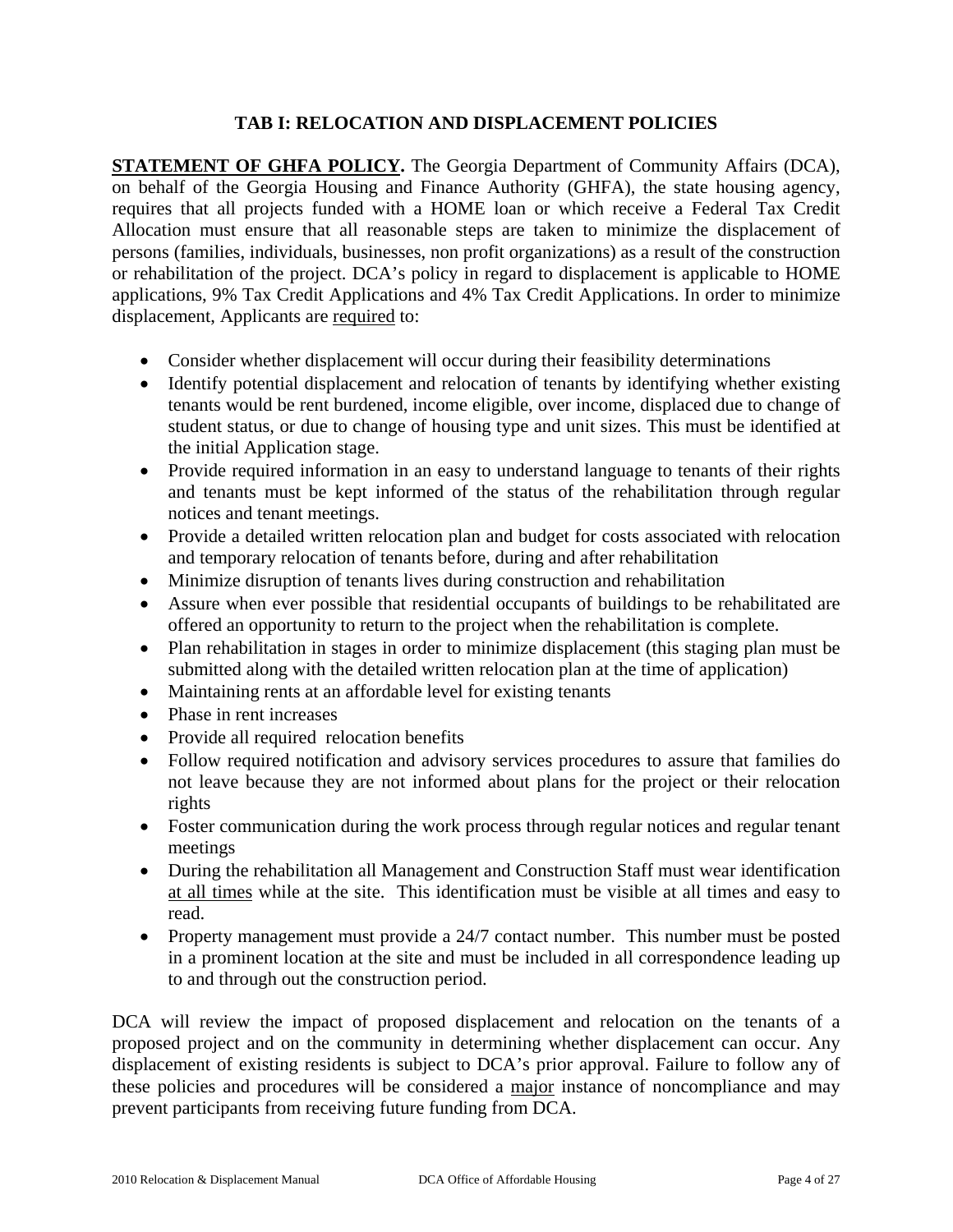# TAB II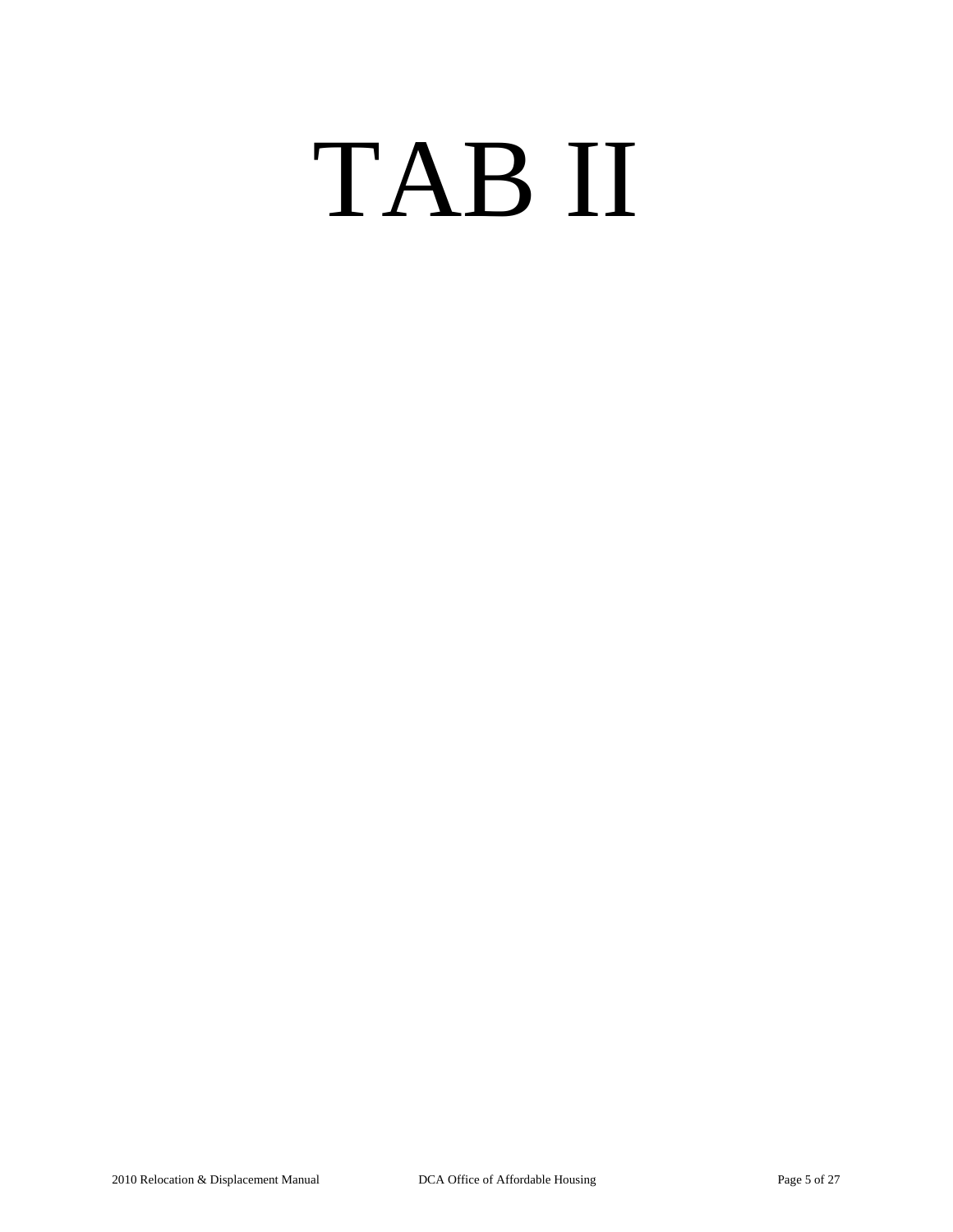## **TAB II: DCA TAX CREDIT RELOCATION AND DISPLACEMENT**

Although a tax credit allocation is not considered federal financial assistance under the Uniform Relocation Act and Section 104(d) of the Community Redevelopment Act of 1974, DCA requires that Owners of projects that receive a Tax Credit Allocation make every effort to minimize displacement of existing tenants. During the Pre Application stage, DCA requires that each Owner perform a detailed analysis of the existing tenant base to determine those tenants that might be subject to displacement or require relocation as a result of the proposed rehabilitation. DCA requires that the Applicant determine which of the existing tenants would be rent burdened under the proposed targeted project rents listed in the Application, which tenants would be displaced as a result of being over income, and which tenants would be displaced due to reconfiguration of unit type or change in housing type. The Applicant must include in the Application, a detailed, project specific displacement and relocation plan which sets forth the specifics of the disruption of normal usage of unit, including a projected budget and detailed explanation of efforts planned by the Applicant to mitigate the impact of any displacement and/or relocation on the Tenants. In addition, DCA requires owners to provide temporary relocation assistance to tenants that move or which have a loss of use of their unit or a portion of their unit during the rehabilitation. DCA requires any changes to the Relocation Plan, Budget or Schedule must be submitted to DCA for written approval prior to implementation of any change.

# **1. Temporary Relocation and Displacement Assistance for Income Qualified (including rent burdened) Tenants**

## **A. Temporary Relocation. (Relocation for 30 days or less)**

Temporary relocation benefits must be made available for tenants that currently reside (in place at the time of application submission) in the building and whose lives will be disrupted by the rehabilitation work. DCA defines temporary relocation as a situation where a tenant losses the use of a portion of his unit or his entire unit for a period of 30 days or less. The tenant should be temporarily relocated if continued occupancy of the dwelling unit during the proposed work constitutes a substantial danger to the health or safety of a person or the public and/or if the nature of the construction creates an undue burden or unnecessary hardship on the family. If the tenant must vacate the unit, the Owner must pay all reasonable out-of-pocket expenses and increased housing costs as more fully set forth below.

Loss of Use of a portion of the Unit. Temporary relocation assistance may be required if the tenant is unable to occupy or utilize a portion of his unit for as little as one hour during the work. Examples of this type of loss of use include: water shut offs, removal of appliances, replacement of kitchen cabinetry, refurbishing or removal of flooring or other work which causes the tenant to not have full use of his unit. Examples of temporary relocation assistance include meal reimbursement if the tenant is unable to use his kitchen facilities, rental of a local community room or hospitality suite for the family during the day while repairs are ongoing and reimbursement of other out of pocket expenses incurred by the tenant and his or her family as a result of the rehabilitation. It is DCA's policy that all work must be completed within a unit within 30 days. Daily use of a hospitality suite is not permitted when the property has an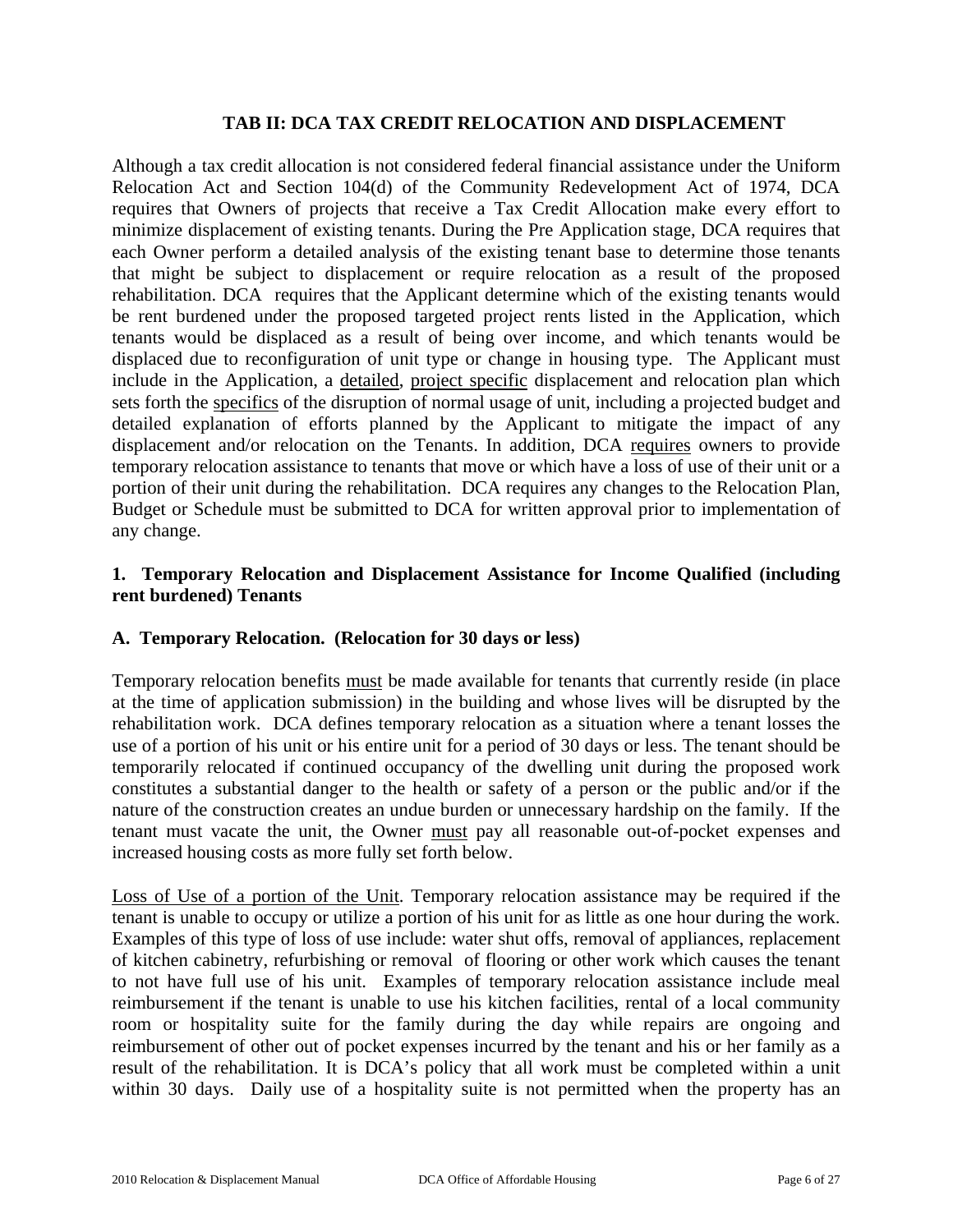extensive workscope scheduled. In an effort to ensure the safety of the tenants at the end of each of 30 work days the unit must be left clean and free of debris. If the work cannot be completed within that time, the Applicant must consider relocating the tenant and his family to a comparable unit.

Loss of Use of the entire Unit. If the rehabilitation requires the tenant to vacate his unit for a period of 30 days or less, temporary relocation assistance must include one of the following:

(a) The cost of moving the tenant and his family to a moderately priced hotel in the vicinity of the project for a period not to exceed 30 days. Assistance would include any costs associated with the move, storage of the tenant's furniture, if necessary, as well as payment of other out of pocket expenses including, but not limited to, meal reimbursements;

(b) The cost of moving the tenant and his family to another comparable unit in the project for a period not to exceed 30 days. Assistance would include any costs associated with moving or storing the tenant's furniture to the temporary unit and back, utility hook ups and disconnections, and other out of pocket costs; or

(c) The cost of moving the tenant and his family to a friend or family member's residence. The Owner and Tenant may reach a written agreement that the Tenant and his family will temporarily relocate to a friend or family member's residence for a short period of time. Assistance may include the costs of moving the tenant and his family from the unit and back or storing all or a portion of the tenant's furniture, reasonable rental payments, meal payments to the family member or friend and other out of pocket costs.

Advisory Services. DCA requires that the Owner provide Advisory services to the tenants to assist in determining the best method for temporary relocating a tenant and to ensure that the tenant understands the purpose of the relocation and the tenant's rights. DCA requires Owners to provide regular notices advising tenants of the status of the rehabilitation work, proposed construction schedules and projected relocation dates. (See Advisory Service Log form located in hudclips.org).

## **B. Temporary Relocation. (Relocation for more than 30 days)**

If the proposed rehabilitation causes the relocation of the tenant and his family for a period in excess of 30 days, the Owner is required to assist the tenant in locating a comparable replacement dwelling either on site or in the immediate vicinity of the project for an affordable rent. The comparable replacement dwelling must be decent, safe, sanitary, meet all local codes, and functionally equivalent to the displacement dwelling. Owners are encouraged to "stage" rehabilitation work so that tenants can be relocated within the project. If the tenant cannot be relocated to another unit in the proposed project, the off site unit should, if possible, be located in the same community as the project so as to minimize such impacts as school transfers on the tenants and their children. Relocation assistance for tenants that must relocate for a period in excess of 30 days must include the following:

- Utility disconnection and reconnection charges incurred as a result of the move;
- Actual moving costs (For elderly and special need tenants, moving costs may include packing and unpacking, and assembling and dissembling items of personal property);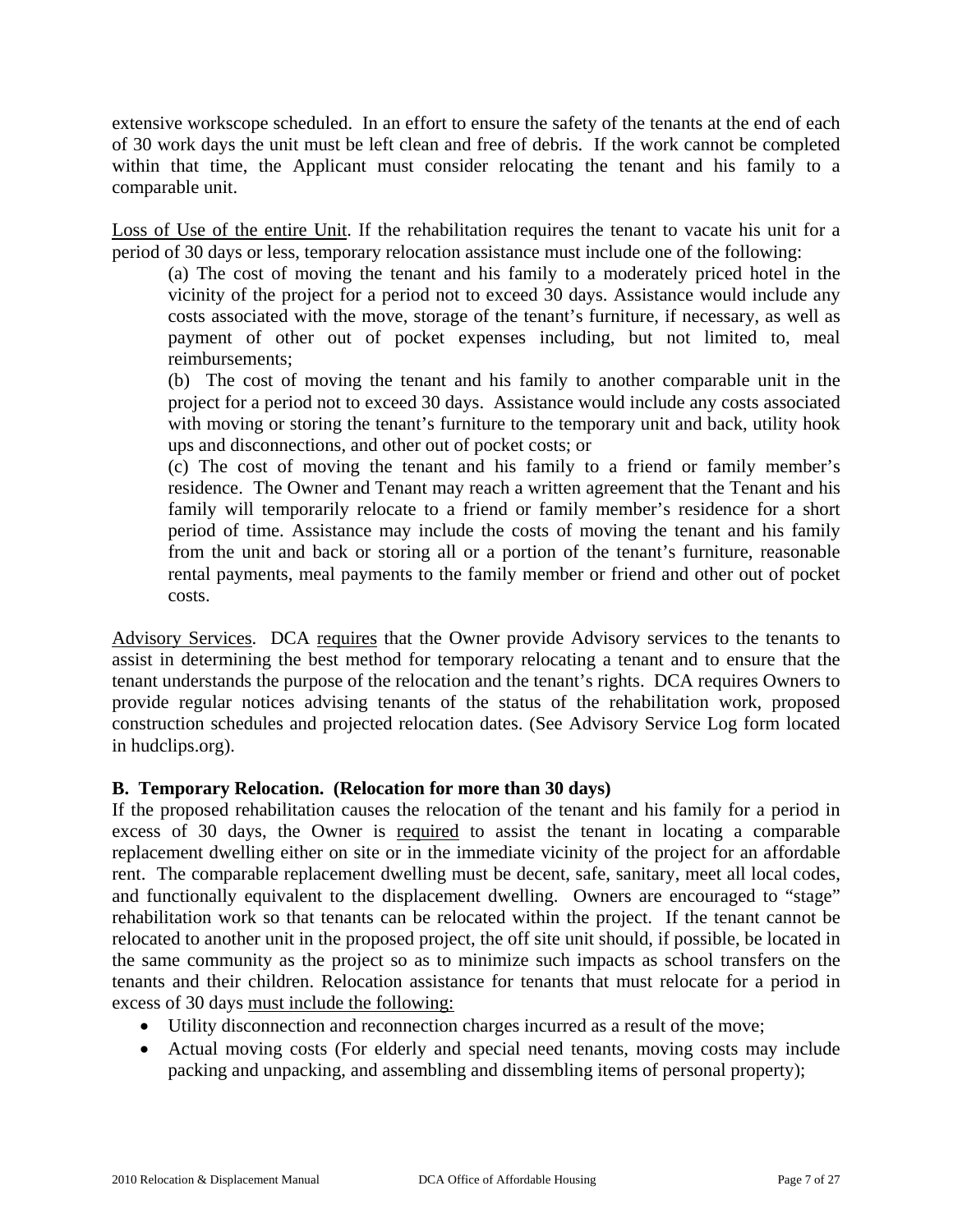- If tenant cannot be relocated to a comparable unit in the project during the rehabilitation, the Owner must also reimburse the tenant for any rent differential between the off sites comparable unit rent and project rent at time of relocation. This assistance must be paid for the period from relocation until the completion of the rehabilitation. (Although the tenant may elect to temporarily relocate to a unit outside the immediate vicinity of the project, rent differential will be based on comparable rents within the primary market area of the project); and
- Following completion of the rehabilitation, income eligible tenants can return to the property without a rent increase for a period of one year. However, if a tenant has been relocated off site during the rehabilitation, the Tenant and Owner may agree that the tenant can remain at his current off site unit and continue to receive rent differential payments for a period of one year. This would satisfy the Owner's obligation for assistance.

Advisory Services. DCA requires that the Owner provide Advisory services to the tenants to assist in determining the best method for long term relocation of tenants to ensure that the tenant understands the purpose of the relocation and the tenant's rights. DCA requires Owners to provide regular notices advising tenants of the status of the rehabilitation work, proposed construction schedules and projected relocation dates.

# **All temporary replacement housing must meet all local codes or HUD's Housing Quality Standards (HQS) prior to the relocation of the tenant.**

# **C. Tenants who remain in the Property during the Rehabilitation**

Income Qualified Tenants who remain in the project during rehabilitation must receive the offer of a suitable unit which can be rented at an affordable price. If there is no increase in rent, the unit is considered affordable. In place tenants should be offered a new lease, generally for one year, at the time of rehabilitation completion at the same rent as before the rehabilitation. Owners and tenants can mutually agree to complete the remaining term of a current lease before the new lease is offered.

# **2. Relocation and Displacement Benefits for Tenants who's Income will exceed the income eligibility requirements for the Project or do not qualify due to housing type change or student status**

During the initial feasibility determinations, Applicant must identify those Tenants who will not meet the proposed project's income restrictions because they have incomes that exceed the income restriction requirements in structuring the project, the Owner should consider the possible displacement of these tenants in determining the number of market units that will be incorporated into the project and relocation budget. The Owner should also consider the possible displacement of tenants due to housing type change, unit size configurations, student status, credit history and criminal background.

• If it is determined that the over income Tenant can occupy a "market unit" during and after the proposed rehabilitation, the Owner must agree to not increase rent for the remainder of the tenant's current lease. After expiration of the lease, and upon renewal of the lease, the rent can be increased up to the targeted rent level proposed in the Application.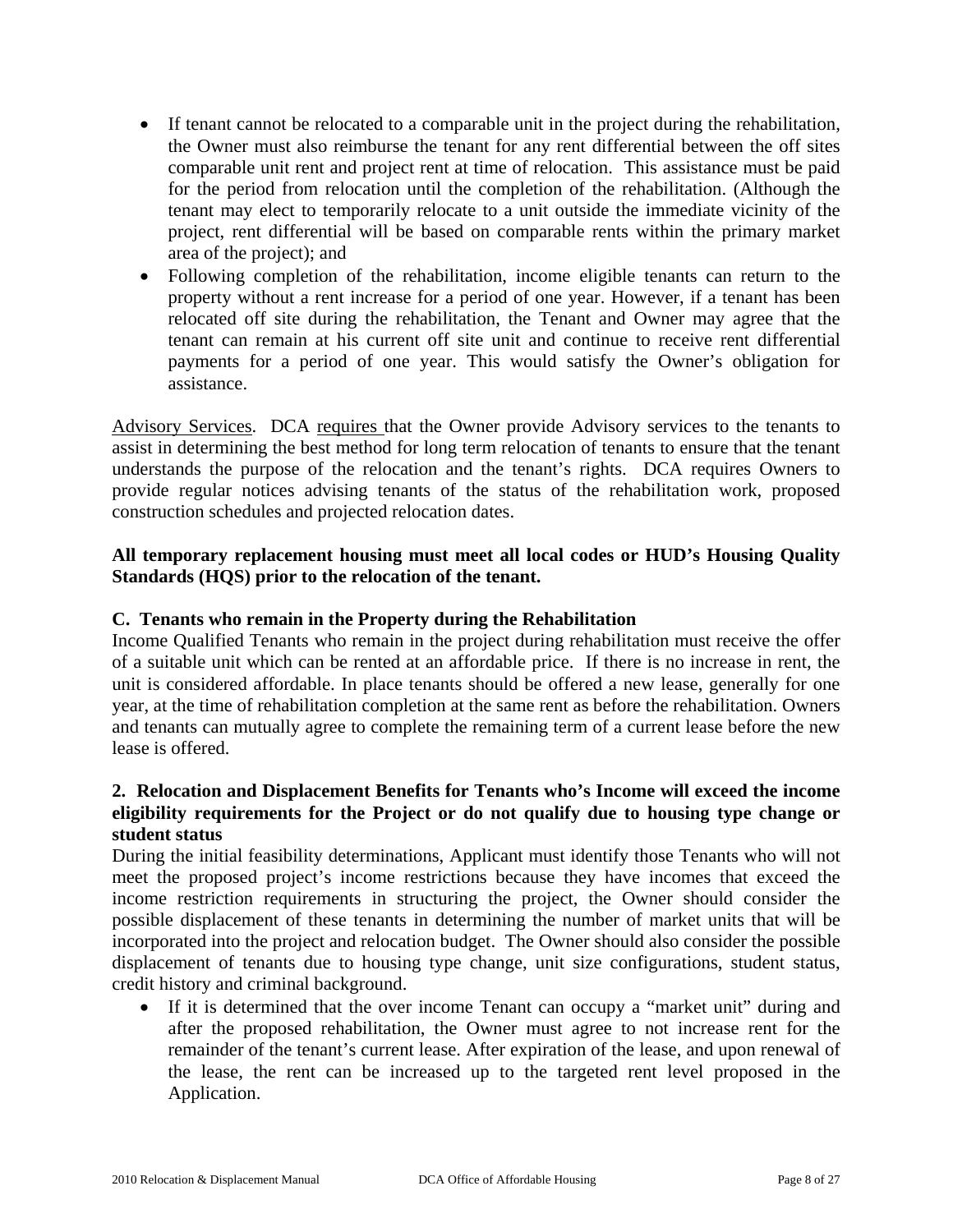- If it is determined that there are no market units available for an over income tenant and the tenant will be permanently displaced from the project before the end of his current lease, the Owner must agree to reimburse the Tenant for moving expenses to a comparable site in the same area, utility disconnection and reconnection charges, plus the difference between the rent on their original unit (as of the last lease period) and the comparable unit rent. The rent differential would be due for the remaining period of their most current lease on the project unit.
- If it is determined that the tenant will be displaced due to change of housing type or due to student status, credit history or criminal background, these tenants are considered permanently displaced. The Owner must agree to reimburse the Tenant for moving expenses to a comparable site in the same area, utility disconnection and reconnection charges, plus the difference between the rent on their original unit (as of the last lease period) and the comparable unit rent. The rent differential would be due for the remaining period of their most current lease on the project unit.

Advisory Services. DCA requires that the Owner provide Advisory services to these tenants to assist in determining the best method for long term relocation to ensure that the tenant understands the purpose of the relocation and the tenant's rights. DCA requires Owners to provide regular notices advising tenants of the status of the rehabilitation work, proposed construction schedules and projected relocation dates. DCA requires a minimum 90 day notice of relocation and follow up with 30 day notices (see Notice Requirements).

# **NON COMPLIANCE: Failure to follow the DCA requirements for relocation and relocation assistance at a Tax Credit Property will be considered a major instance of non compliance.**

# **3. NOTICE REQUIREMENTS**

1. General Information Notice (GIN). Informs all occupants of a possible project and of their rights under the DCA relocation manual. This notice advises that the household should not move at this time. This notice is always needed. DCA requires that the GIN notice be delivered within thirty days of Award Announcement. For 4% bond projects, the GIN notice must be given within five days of issuance of the Letter of Determination. (Sample GIN can be found at OAH Form LIHTC General Information Notice for Occupants at Time)

2. Move In Notice. Informs Households moving into potential projects after the application that they may be displaced and that they will not be entitled to assistance. This notice is to be given within 5 days after award notification. If this notice is not given, then move-in is eligible for assistance if displaced (sample notice is OAH form Move- in Notice L-9)

3. Temporary Relocation Notice. Informs households who will be temporarily relocated of their rights and of the conditions of their temporary move. Only required when a temporary move is placed. This notice may be combined with the notice of non displacement (a sample of this form can be found on hudclips.org).

4. 90 Day and 30 Day Notice. Informs displaced households of the earliest day by which they must vacate the property. Displaced households shall not normally be given less than 90 days to vacate their residence. If a specific date is not given with the 90 day notice, a 30 day notice can provide the specific day. This notice should not be issued unless a comparable replacement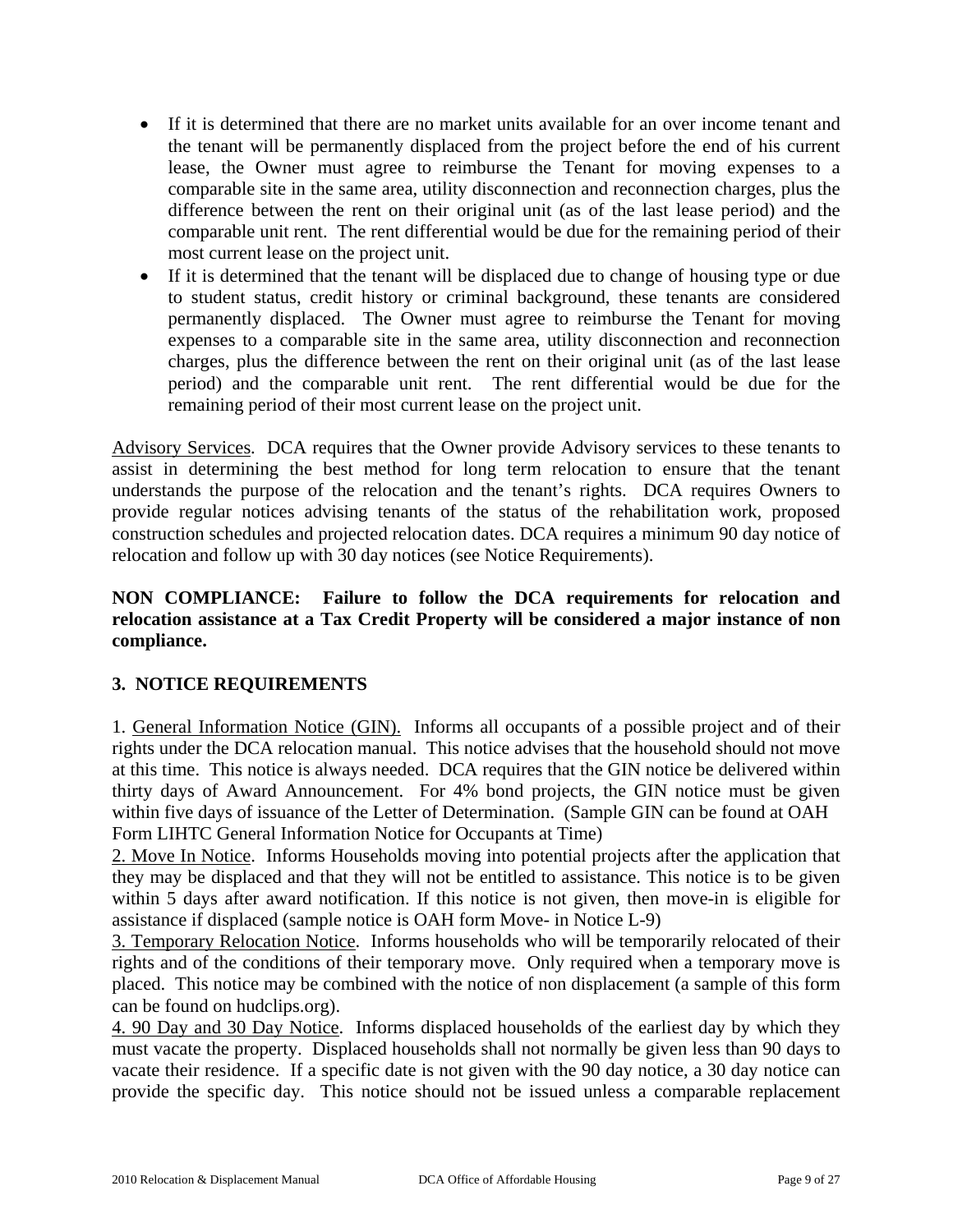dwelling is available and the displaced resident is given sufficient opportunity to lease the comparable unit. **All notices must be delivered in a timely manner. Notices must be personally served with a signature receipt or sent by certified or registered first class mail, return receipt requested.**

5. Poster – Subsequent to award, the owner or property manager must post at least one (1) relocation notification poster in the project rental office and one (1) poster in each building. Posters can be obtained from the DCA Compliance Department.

# **Mandatory DCA Relocation and Displacement Training**

**Guidance on all Notices and the Relocation Notification poster will be distributed at the DCA Relocation and Displacement Training. DCA requires this training for all Owners, Developers and Management Companies that are participants in a property that was occupied at the time of application funding and that received an Allocation of Tax Credits, under the 2010 Qualified Allocation Plan.** 

# **4. REQUIRED APPLICATION DOCUMENTS**

The following documentation must be included in the 2010 Application:

1. Tenant Household Data Form for each Unit (including vacant units) (OAH Form L-1 All forms should be completely filled out with each question answered and signed by tenant. If there are vacant units there should be a tenant data sheet listing unit # and date of last occupancy)

2. Detailed Project Specific Displacement Plan and Budget. The plan should contain details of how tenants will be temporary relocated. If tenants must be temporary relocated off property, list at least three decent, safe, and sanitary (per local codes) comparable housing projects in the community that tenants could choose to relocate to. Also include number of current vacancies at proposed properties with bedroom sizes. The Plan must have as attachments the Multifamily Tenant Relocation Plan Certification (OAH Form L-7) and the DCA Temporary Relocation Cost Estimate (OAH Form L-3). The budget must be reflected in the Projects' proposed budget submitted in the 2010 Application.

3. Occupancy history for project including current rent roll (90 day period/most recent three months).

4. Relocation/Displacement Project Spreadsheet (OAH Form L-2). The spreadsheets' columns (letters A- R) should be filled in at the time of application with accurate information. **NOTE**: This spreadsheet must be utilized on an ongoing basis throughout the renovation process.

5. Site map of Property (current/Proposed) Provide drawings of current project buildings/units on the property and proposed mix of units/buildings when completed. Only information regarding proposed project should be submitted. Master plans for phased developments will not be accepted. The Site Relocation Survey (OAH Form L-11) will help to identify possible displaced tenants.

**Failing to submit these documents at time of application submission will result in point deduction. For Tax Exempt Bonds deals once a complete package has been received DCA will review within 30 days.** 

# **5. REQUIRED DOCUMENTS FOR CONTINUED COMPLIANCE**

Other forms that will be used as part of ongoing relocation tracking are GIN Notice mailed to tenants within 5 days of award notification (OAH L-6), Work Relocation Log (OAH Form L-5),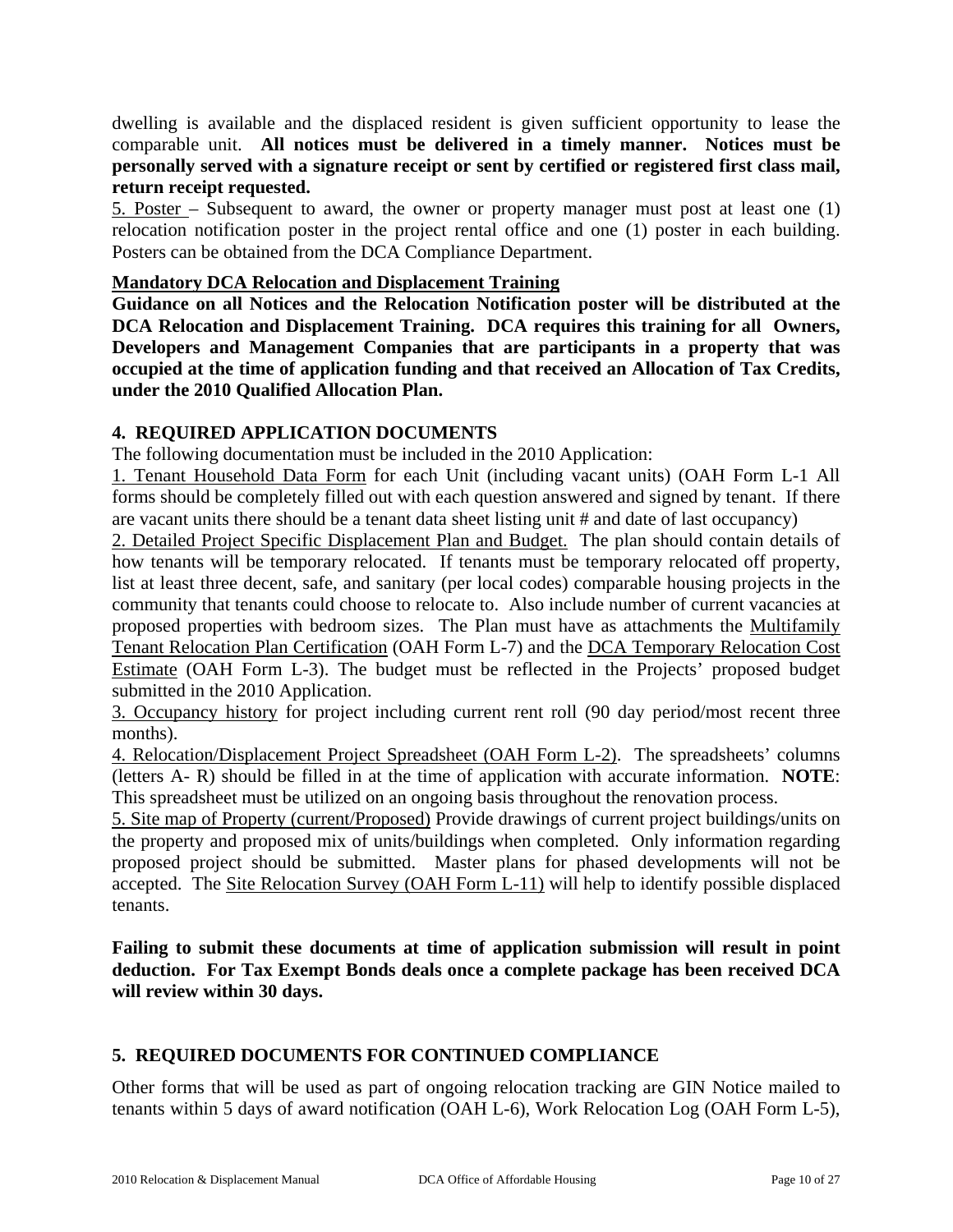Resident Relocation Survey (OAH L-8), Advisory log (HUD handbook 1378 Appendix10, Residential Relocation Management monthly reports (HUD handbook 1378 Appendix 22), Notice to Prospective Tenant (OAH Form L-9), and Site Occupant Records (HUD Handbook 1378 Appendix 8).

## **6. 2010 OAH POLICIES AND PROCEDURES FOR All OCCUPIED PROJECTS THAT ARE TO BE REHABILITATED WITH TAX CREDITS**

• Immediately after award of 2010 funding or issuance of Letter of Determination the Owner must send out correspondence to all residents that explains in clear and easy to understand language the funding received, projected starting dates, explanation of how work will flow and projected completion dates. A 24/7 hour emergency management contact name and number must be included. A copy of this letter along with the date and method it was delivered must be sent to the DCA Relocation Specialist within 30 days from award announcement.

• At the time of the receipt of this letter DCA Relocation Posters will be sent to the property. At least one of these posters must be posted at the property office and one at each building during the rehabilitation period.

• Detailed records must be kept for monies paid out to residents during the rehabilitation and relocation period. (Temporary Relocation Estimate Spreadsheet Form ( L-3)

• Tracking of work being done in each unit, dates work began and dates work was completed along with copies of all notices sent to residents must be kept with Work Log Form (L-5). This unit specific log must be current at all times.

• Quarterly progress reports will be required by DCA throughout the rehabilitation process.

# **Monitoring by DCA from Acquisition through Placed in Service Date or receipt of Certificate of Occupancy**

DCA Compliance may visit each project that has existing tenants at the time of funding at least three times or more during the rehabilitation period. Tenant files, condition of living space and common areas, tenant certifications and other required documents will be reviewed. Failing to comply with Federal of State rules or regulations will be considered non compliance. DCA's monitoring procedure will be reviewed in detail at the DCA Relocation and Displacement Training.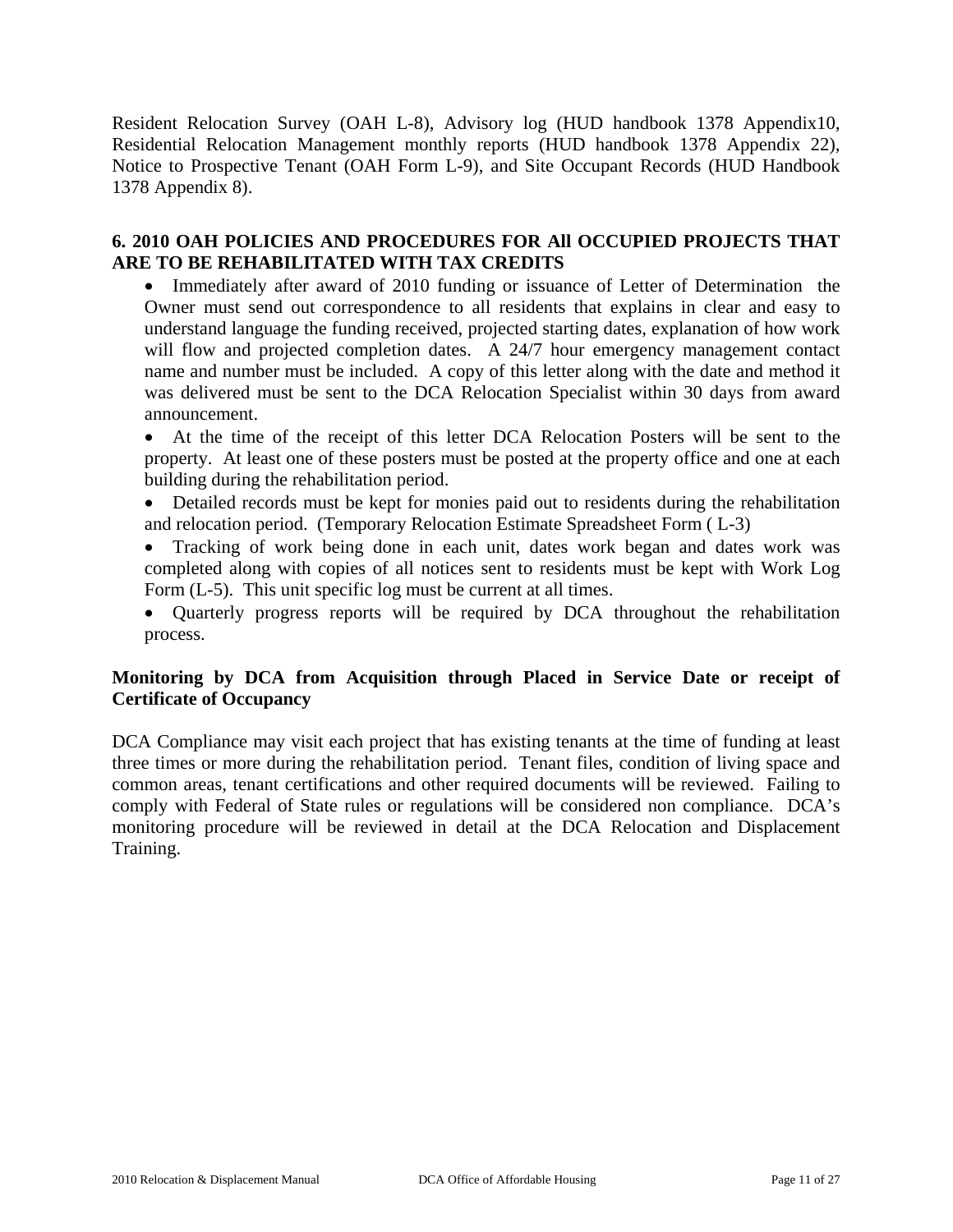# TAB III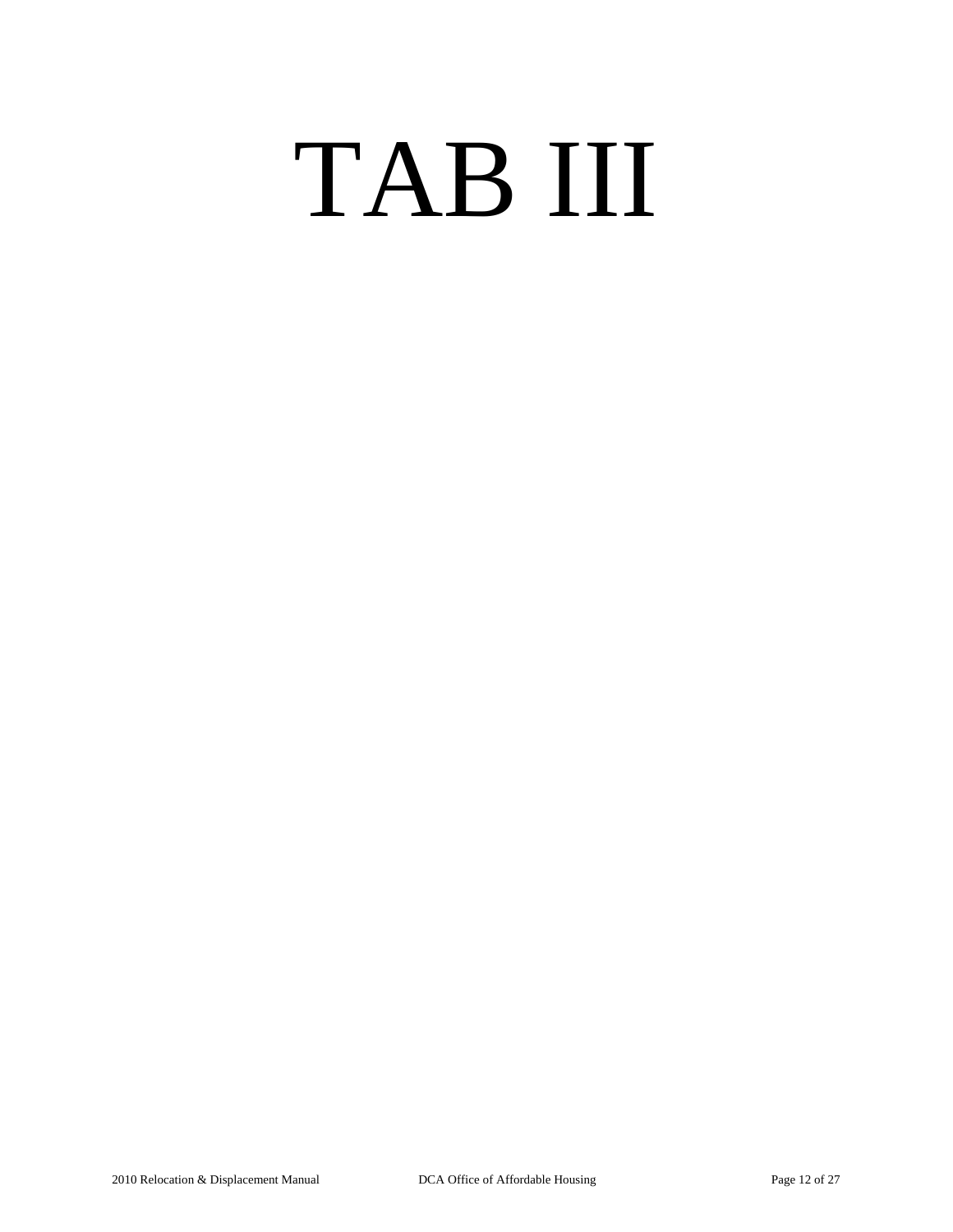## **TAB III: DCA HOME DISPLACEMENT AND RELOCATION REQUIREMENTS**

DCA HOME funded projects are required to adhere to the DCA Relocation Polices in addition to all applicable Federal URA and 104 (d) Regulations.

*This portion of the manual is intended as a basic resource tool for Applicants considering utilizing HOME funds for their projects. It is not a conclusive guide to all of the relocation regulations which are required when a project utilizes HOME funds. Applicants are encouraged to seek expert advice from their own relocation professional in ensuring that all of the federal requirements are followed*. *In addition, if you have questions concerning the affects of the final rule on local program or project activities, please contact the local U. S. Dept. of Housing and Urban Development (HUD) Regional Relocation Specialist, Phillip J. Fortenberry, for assistance at (404) 331-5001, ext. 2550 or Phillip\_J.\_Fortenberry@hud.gov. HUD's Regional Relocation Specialists serve as the primary technical resource for local real estate acquisition and relocation matters. It is the applicants responsibility to comply with all applicable Federal URA and 104(d) requirements covered in HUD Handbook 1378(hudclips.org/library/handbooks/browse1378handbook). Please note there may be additional state and local requirements at each property.*

Projects funded with federal assistance may be covered by relocation requirements contained in:

# **A. The Uniform Relocation Assistance and Real Property Acquisition Policies Act of 1970**

**(URA) -** Relocation requirements are triggered, regardless of the displaced person's income, whenever displacement occurs as a direct result of rehabilitation, demolition or acquisition for a HOME assisted unit. The URA protects all persons who are displaced by a federally assisted project regardless of their income. It is often the occupants of our country's substandard housing that are among the neediest. The advisory services and housing assistance available to these individuals under URA and DCA requirements often provide the necessary support to assist these individuals to move into decent, safe, and sanitary housing of their choice. Without such assistance these individuals could be left with few housing options at all, and could be forced in to homelessness. URA objectives include:

- To provide uniform, fair and equitable treatment of persons whose real property is acquired or who are displaced in connection with federally-funded projects.
- To ensure relocation assistance is provided to displaced persons to lessen the emotional and financial impact of displacement.
- To ensure that no individual or family is displaced unless Decent, Safe and Sanitary (DSS) housing is available within the displaced person's financial means.
- To help improve the housing conditions of displaced persons living in substandard housing.
- To encourage and expedite acquisition by agreement and without coercion.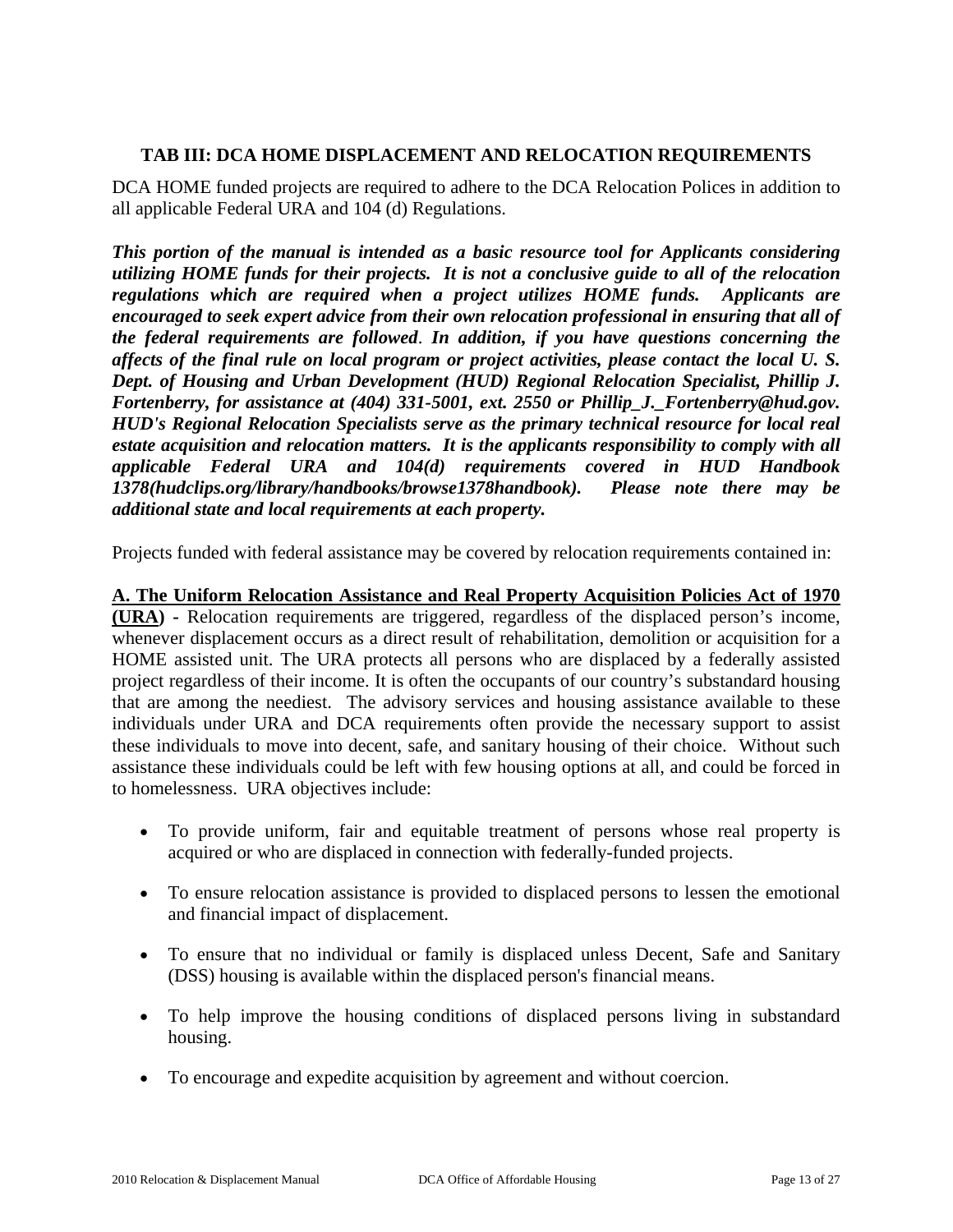**B. Section 104(d) of the Housing and Community Development Act** - A lower income person (income below 80% of the area median income) is eligible for Section 104(d) assistance if the unit he or she occupies is demolished with HOME funds or the person is displaced as a result of a HOME funded conversion. Section 104(d) is triggered when a one for one replacement of current housing is not replaced. A requirement to replace all occupied and vacant acceptable low/moderate income dwelling units that are demolished or converted to a use other than low/moderate housing in connection with an activity assisted with HOME funds. (See 24 CFR  $570.496a(c)(1)$  and 24 CFR  $570.606(c)(1)$ ). If a lower income person does not qualify for Section 104(d) assistance, relocation expenses may be available under URA.

**C. HOME Program Regulations**. The HOME regulations at 24 CFR Part 92.353 clarify relocation under the HOME program. HUD Handbook 1378 covers the Federal Relocation requirements, including but not limited to the following:

- Written Notices of the right to remain or the need to relocate;
- Advisory services which include notices, information booklets, explanation of assistance, referrals to social services, counseling and advice under the Fair Housing Act;
- Payments for the cost of temporary relocation;
- Reimbursement of moving and related expenses; and
- Replacement Housing Assistance

# **Detailed records must be kept for all activities.**

**Notice of Issuance of New Final Rule for URA.** On January 4, 2005, the Federal Highway Administration as lead Federal Agency for the Uniform Relocation Assistance and Real Property Acquisition Policies Act (Uniform Act or URA), published a final rule revising the governmentwide regulations implementing the Uniform Act under 49 CFR Part 24. The Uniform Act applies to the acquisition of real property and the displacement of persons resulting from Federal or federally assisted programs or projects. The Uniform Act affects 18 Federal Agencies including HUD. Project Owners who receive funding under the HOME Partnership Investment Program or other HUD funding must carefully review the significant changes regarding relocation and displacement benefits, which are incorporated into this new final rule. The following is a brief summary provided by the Department of Housing and Urban Development highlighting some of these changes:

# **Subpart A - General**

- Definitions: New definitions added for dwelling site, household income, mobile home, and waiver valuation. The definition of the term mobile home includes both manufactured homes and recreational vehicles used as residences.
- Comparable Replacement Dwelling: Eliminates phrase "style of living"; "Financial means" language made consistent with changes in Subpart E regarding base monthly rent for low income persons; added language clarifying that for persons receiving government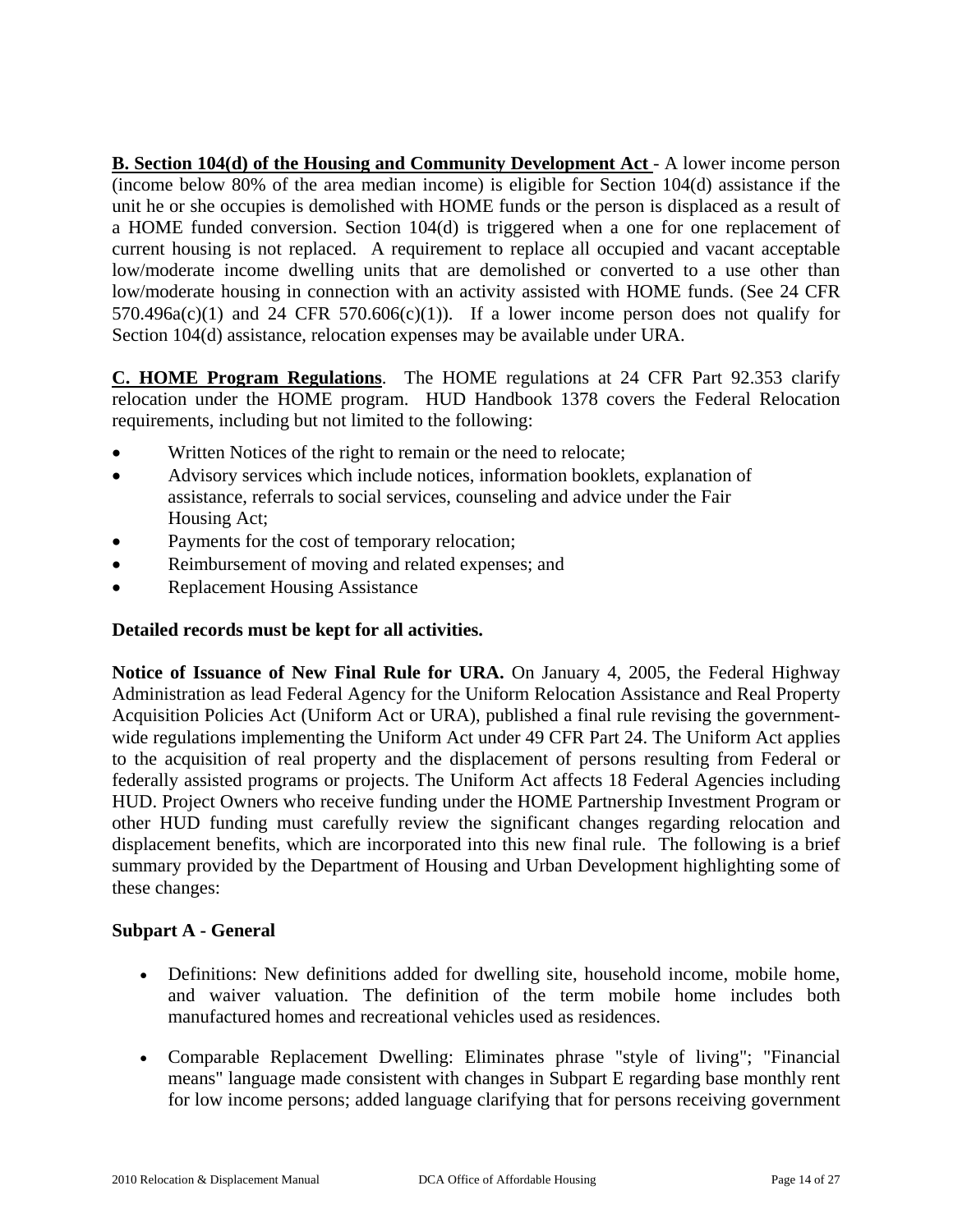housing assistance those program requirements relating to the size of the replacement dwelling shall apply.

- Decent, Safe & Sanitary (DSS): Emphasizes application of local housing and occupancy codes as primary source for defining "standard" housing where appropriate. Clarifies need to address physical attributes of replacement housing beyond those dependent on a wheelchair.
- Displaced Person / Temporary Relocation: Requires any residential tenant who has been temporarily relocated for a period beyond one year be contacted by the agency and offered all permanent relocation assistance.
- Initiations of Negotiations (ION): Establishes for voluntary acquisitions without recourse to the use of eminent domain, ION does not become effective for purposes of relocation eligibility until there is a written agreement between the Agency and owner to purchase the property. Requires agencies to inform tenant occupants of their potential eligibility for relocation assistance when negotiations are initiated, when and if they become fully eligible, and in the event the purchase will not occur, notifying them that they are no longer eligible for relocation assistance.

# **Subpart B - Real Property Acquisition**

- Appraisal Waiver: Increases threshold for appraisal waivers from \$2,500 to \$10,000 with an option for the federal agency funding the project to approve an increase in the amount to a maximum of \$25,000. Appraisal waivers above \$10,000 require offering the property owner the option of requesting an appraisal of the property in lieu of an appraisal waiver.
- Appraisal Standards: Terminology changed to "appraisal requirements" to avoid confusion with Uniform Standards of Professional Appraisal Practice (USPAP) standards rules. Clarifies performance standards such as USPAP do not directly govern programs covered by the Uniform Act.
- Scope of Work: New requirement for scope of work statement in each appraisal. Scope of work replaces former appraisal problem statement and renders obsolete former minimum standards and detailed appraisal requirements.
- Appraiser Qualifications: Strengthens qualification requirements for appraisers and review appraisers.

# **Subpart C - General Relocation Requirements**

• Relocation Planning, Advisory Services and Coordination: Emphasizes relocation assistance planning and adds personal interview requirements for nonresidential displacements including: 1) Replacement site requirements, 2) Need for outside specialists required for move 3) Early identification and resolution of realty/personal property issues, 4) Estimated time needed to vacate, 5) Anticipated difficulty in locating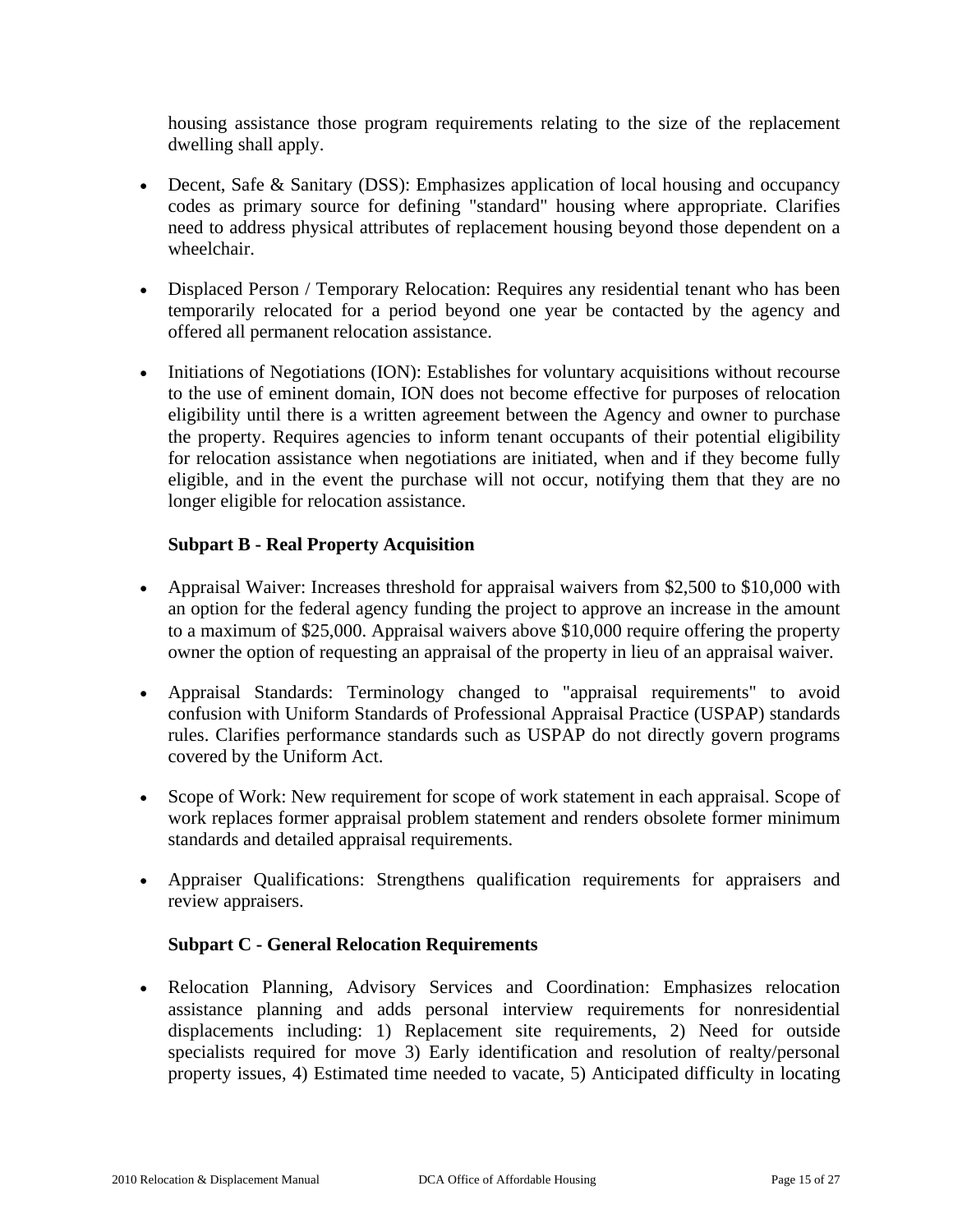replacement site, 6) Identification of advanced relocation payments required for the move.

- Transportation: Clarifies agencies must offer all residential displaced persons transportation to inspect replacement housing.
- Eviction for Cause: Clarifies an eviction related to non-compliance with a requirement to carry out a project (e.g., failure to move or relocate when instructed, or to cooperate in the relocation process) does not negate a person's entitlement to relocation assistance and payments
- No Waiver of Relocation Assistance: Prohibits agencies from proposing or requesting a displaced person to waive their rights or entitlements to relocation assistance and benefits provided by the Uniform Act and this regulation.

## **Subpart D - Payments for Moving and Related Expenses**

- Reorganized for clarity and ease of use.
- Types of Moves: Clarifies types of moves available to residential and nonresidential displaced persons.
- Residential Self Moves: Prohibits payment based on the lower of two bids or estimates.
- Personal Property Only Move: New category of move for persons required to move personal property only from real property.
- Low Value/High Bulk: Reintroduces provision for determining moving payment when personal property is of low value/high bulk.
- Actual Direct Loss of Tangible Personal Property: Clarifies method for calculating payments.
- Searching Expense: Increases payment from \$1,000 to \$2,500 for nonresidential displacements.
- Related Nonresidential Eligible Expenses: Establishes new category of eligible moving expense payments. Provides for reimbursement of actual, reasonable and necessary expenses for some former reestablishment expenses previously limited to the \$10,000 maximum. Eligible expenses include: 1) Connection to nearby utilities from right-of-way to replacement site, 2) Professional services for site suitability determination, 3) Impact fees or one-time assessments for heavy utility usage.
- Security and Utility Deposits: Clarifies refundable security and utility deposits are ineligible moving expenses.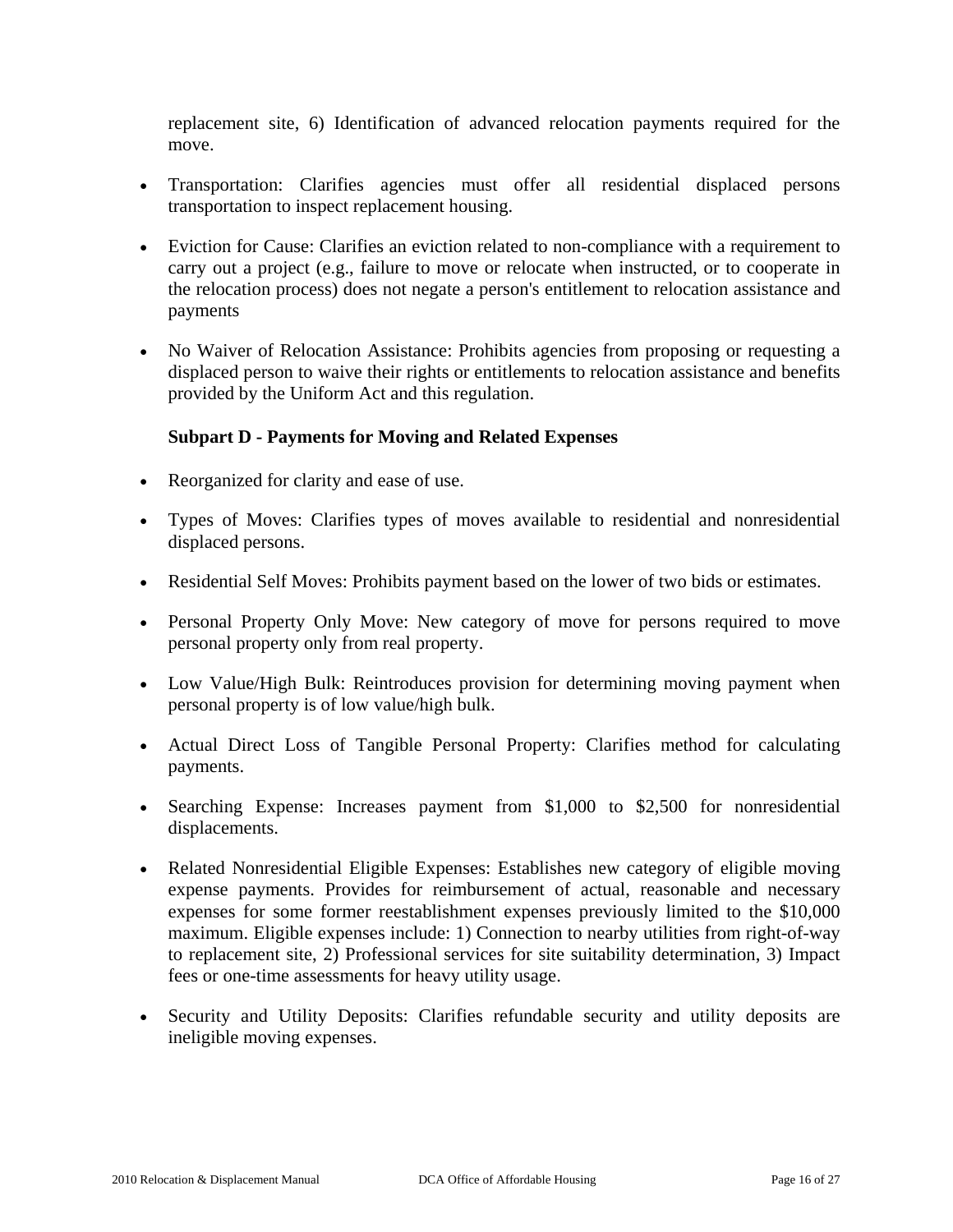# **Subpart E - Replacement Housing Payments**

- Professional Home Inspection: Added to list of eligible incidental expenses
- Rental Assistance Payment for 180 Day Homeowner Occupant: Provides for a replacement housing payment to exceed \$5,250 for displaced 180 day homeowner occupants (who elect to rent instead of purchase a replacement dwelling) if the difference in the estimated market rent of the acquired dwelling and rent for a comparable replacement dwelling support a higher figure. However, the payment may not exceed the amount the person would have received as a housing (purchase) supplement.
- Base Monthly Rental for Replacement Dwelling (30% rule): Language revised to reflect more closely the statutory requirement that only a low-income displaced person's income be taken into consideration when calculating rental assistance payments for a comparable replacement dwelling. Revision establishes 30% of gross household income standard be applied only to displaced persons who qualify as "low income" under the HUD's Annual Survey of Income Limits.
- Down payment Assistance: Removes language that limited payment to amount ordinarily required for conventional loan financing.
- Adjustment of Asking Price: Removes requirement to adjust the asking price of comparable replacement dwellings when computing a homeowner's replacement housing payment.

## **D. Definition of a displaced person under URA**

Any person (family, individual, business, farm or nonprofit organization) that moves personal property permanently from the real property as a direct result of rehabilitation, demolition or acquisition for a project assisted with HOME funds is a displaced person. The term "displaced person" includes, but may not be limited to:

- 1. A person who moves permanently from the real property after receiving a notice from the property owner that requires such a move, if the move occurs on or after:
	- (a) The date of the submission of an application to DCA if the applicant has site control and the project is later approved; or
	- (b) The date that DCA approved the applicable site, if the applicant does not have site control at the time of the application.
- 2. Any person, including a person who moves before the date described in 1(a) or (b), if HUD or DCA determines that the displacement directly resulted from acquisition, rehabilitation or demolition for the HOME-assisted project.
- 3. An occupant of a dwelling or tenant who moves permanently from the building or complex after execution of the agreement covering the rehabilitation or acquisition, if the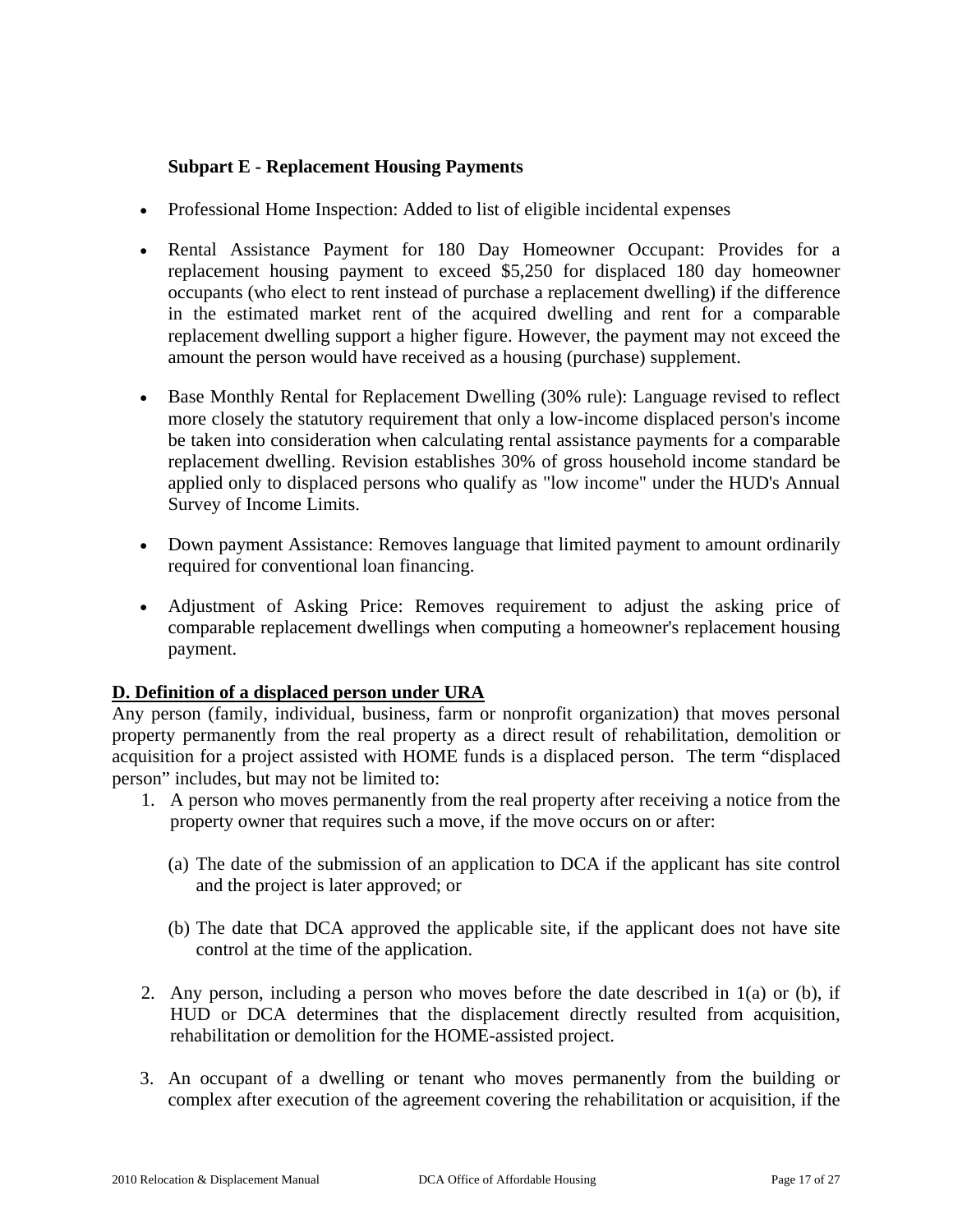move occurs before the tenant is provided written notice offering him or her the opportunity to lease and occupy a suitable, decent, safe and sanitary dwelling in the same building or complex under reasonable terms and conditions upon completion of the rehabilitation. These conditions shall include a term of at least one year at a monthly utility costs that do not exceed the greater of:

- (a) The tenant's monthly rent before the agreement and estimated average monthly utility costs; or
- (b) The total tenant payment (TTP) if the tenant is low income or 30 percent of gross income if the tenant is not low-income.

## **Please note: in order to determine if the household is qualified all tenant household members' incomes must first be verified according to HUD requirements.**

- 4. An occupant of a dwelling or tenant who is required to relocate temporarily for the project but does not return to the building or complex, if either;
	- (a) The tenant is not offered payment for all reasonable out-of-pocket expenses incurred in connection with the temporary relocation (including the cost of moving to and from the temporarily occupied unit and any increased housing costs): or
	- (b) Other conditions of the temporary relocation are not reasonable.
- 5. A occupant of a dwelling or tenant who moves from the building or complex permanently after he or she has been required to move to another unit in the building or complex, if either:
	- (a) The tenant is not offered reimbursement for all reasonable out-of-pocket expenses incurred in connection with the move; or
	- (b) Other conditions of the move are not reasonable.

**All temporary and permanent replacement housing must be inspected and must meet all local codes or HUD's Housing Quality Standards (HQS) prior to the relocation of the tenant. Documentation of the required inspection must be kept.** 

## **E. Definition of project**

The HOME program would require URA coverage for all persons displaced as a direct result of rental rehabilitation, regardless of their incomes, even though not every unit in the property was treated with federal funds. If the same property owner rehabilitated another rental property adjacent to the first property, using no federal funds, in place tenants would not be protected by the URA.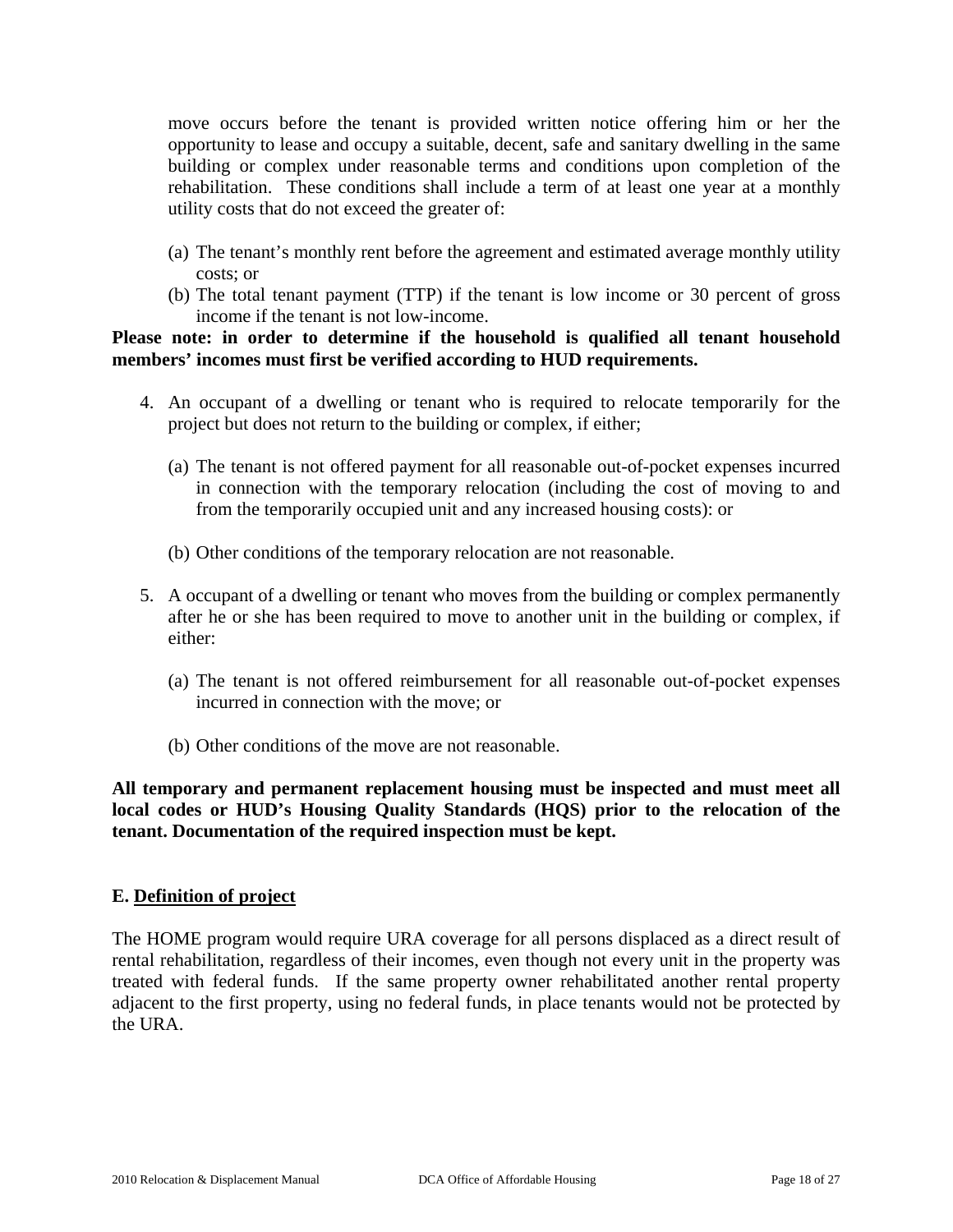**DECENT, SAFE AND SANITARY DWELLING UNDER URA AND SECTION 104 (d)**  Basic definition (49 CFR 24.2 (f)). The term "decent, safe and sanitary dwelling" means a dwelling that meets the following standards and any other housing occupancy codes that are applicable. It must:

- (a) Be structurally sound, weather-tight and in good repair.
- (b) Contain a safe electrical wiring system adequate for lighting and other devices.
- (c) Contain a safe heating system capable of sustaining a healthful temperature for the displaced person except in those areas where local climatic conditions do not require such a system.
- (d) Be adequate in size with respect to the number of rooms and area of living space needed to accommodate the displaced person. There shall be a separate, well-lighted and ventilated bathroom that provides privacy to the user and contains a sink, bathtub or shower stall and a toilet, all in good working order and properly connected to appropriate sources of water and to a sewage drainage system. In the case of a housekeeping dwelling, there shall be a kitchen area that contains a fully usable sink, properly connected to potable hot and cold water and to a sewage drainage system and adequate space and utility service connections for a stove and refrigerator.
- (e) Contain unobstructed egress to safe, open space at ground level. If the replacement dwelling unit is on a second story or above with access directly from or though a common corridor, the common corridor must have at least two means of egress.
- (f) For persons who are mobility-impaired, be free of any barriers that would preclude reasonable ingress, egress or use of the dwelling by such person. This requirement will be met if the dwelling unit meets pertinent standards as prescribed by the American National Standards Institute, Inc. (ANSI A117.1) or the Uniform Federal Accessibility Standards (UFAS). This requirement will also be satisfied if the displaced person elects to relocate to a dwelling that he or she selects (a dwelling not offered by the HOME recipient) and the displaced person determines that he or she has reasonable ingress, egress and use of the dwelling.
- (g) Comply with lead-based pain requirements of 24 CFR Part.35.

HOME recipients must also ensure hotels and mobile/modular homes are "decent, safe and sanitary" when utilizing the rooms for temporary relocation dwellings even though the hotel industry has an inspection mechanism for providing decent shelter.

The new Final Rules emphasizes application of local housing and occupancy codes as primary source for defining "standard" housing where appropriate. All units must be inspected prior to the relocation of any tenant. Documentation of the inspection must be kept. It also clarifies that physical disabilities other than the mobility impaired must be considered in determining whether the decent, safe and sanitary standard is met.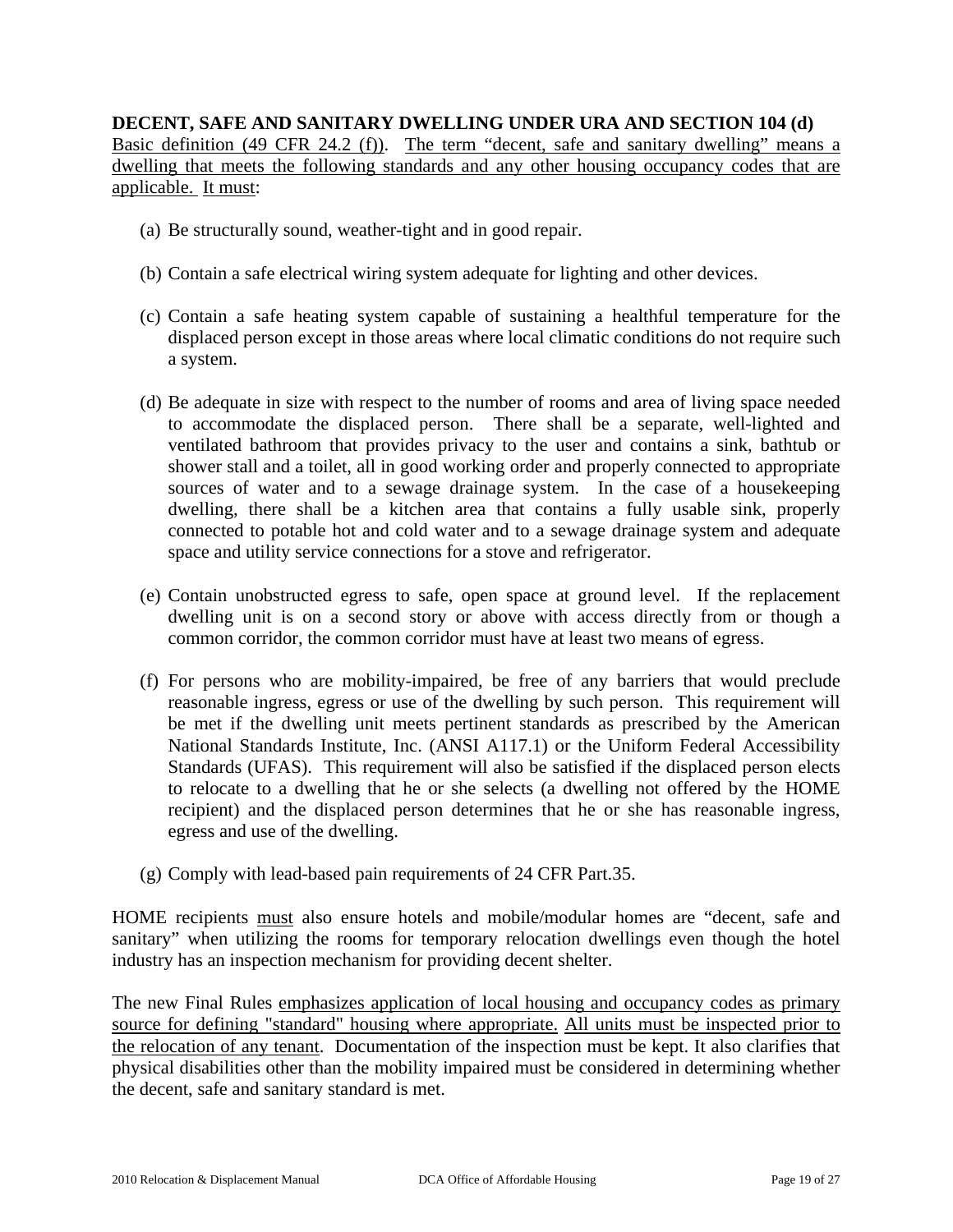# **F. Advisory services requirements for displaced tenants**:

 HOME recipients are responsible for informing occupants of their rights, sending the required information and notices and assisting in finding replacement housing. The HOME recipient should provide the following information to displaced persons:

- 1. A complete description of the nature and types of activities which will be undertaken;
- 2. An indication of the availability of relocation payments including the types of payments the general eligibility criteria for residential occupants and a precaution about premature moves;
- 3. A statement indicating that no person lawfully occupying property will be required to move without at least 90 days written notice from the HOME recipient;
- 4. A clear explanation (in easy to understand language) of the project;
- 5. A statement of the purpose of the relocation program and brief indication of the services and aids available;
- 6. Assurance that displaced persons will not be required to move before they have been given an opportunity to obtain decent, safe, sanitary and affordable housing;
- 7. A brief description of what constitutes comparable, decent, safe and sanitary housing.
- 8. A clear, easy to understand description of the Federal Fair Housing Law (Title VIII of the Civil Rights Act of 1968) Executive Order 11063, Title VI of the Civil Rights Act of 1964 and applicable state and local fair housing and anti-discrimination laws. Minority persons must also be referred to comparable housing in non-minority concentrated areas when applicable.
- 9. A statement that the HOME recipient will provide assistance to persons in obtaining housing of their choice, including assistance in the referral of complaints of discrimination to the appropriate federal, state or local housing enforcement agency.
- 10. The address, telephone number and office hours of the HOME recipient.

**TEMPORARY MOVES:** Appropriate advisory services include reasonable advance written notice of the following information:

- 1. The date and approximate duration of the temporary relocation;
- 2. The suitable, decent, safe and sanitary housing to be made available for the temporary period;
- 3. The terms and conditions under which the tenant may lease and occupy a suitable, decent, safe and sanitary dwelling in the building/complex following completion of the repairs (for tenants); and
- 4. Reimbursement for all reasonable out-of-pocket expenses incurred in connection with the temporary relocation, including the cost of moving to and from the temporary housing and any increase in monthly rent and utilities.

## **MOVING COSTS FOR TEMPORARY AND PERMANENT MOVES**

All displaced persons are eligible for moving costs if the move occurs after initiation of negotiations. All homeowners and tenants required to make a temporary move shall receive reimbursement of actual moving expenses. The displaced person may choose to receive actual moving and related expenses supported by bills and other documentation for:

1. Transportation up to 50 miles;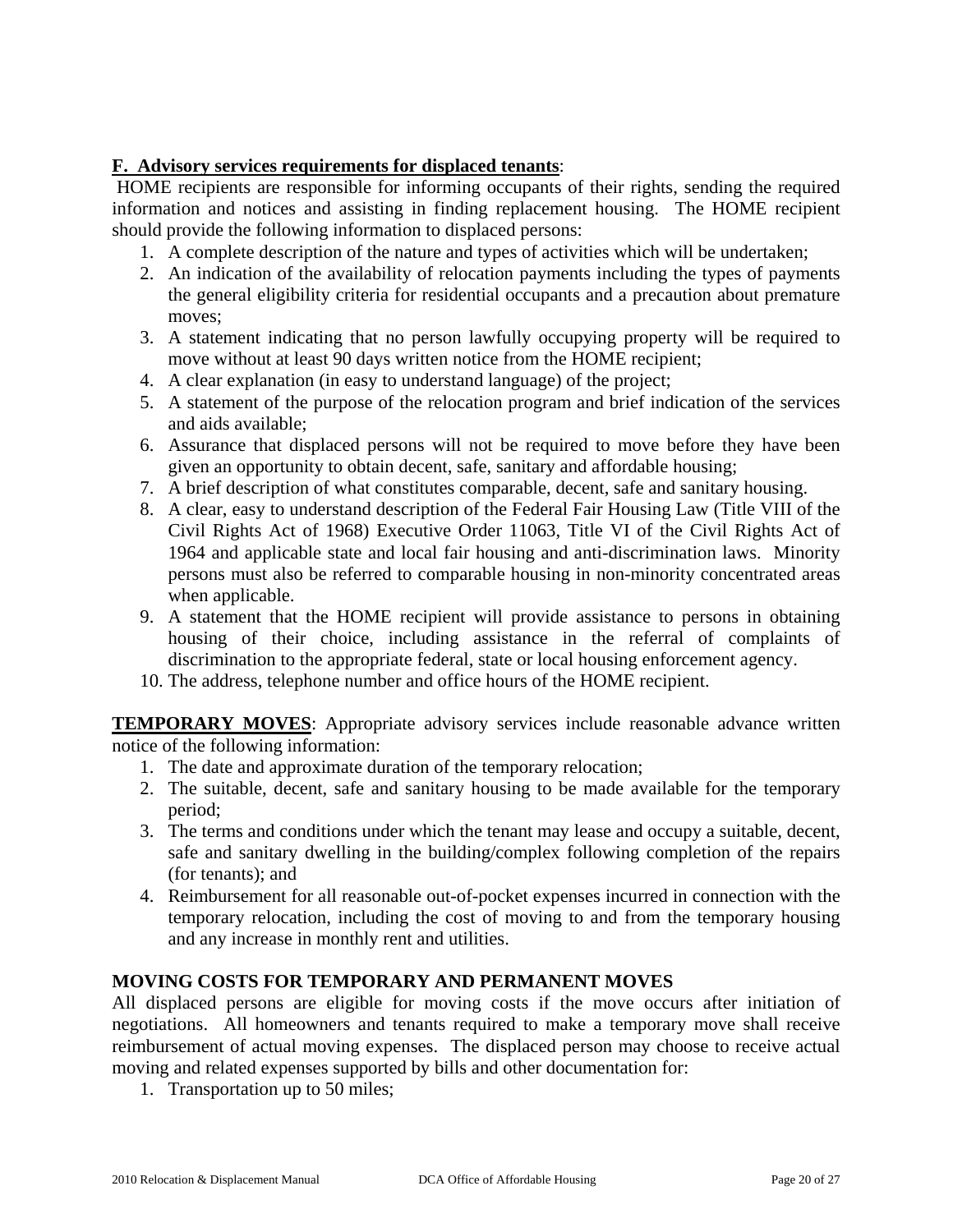- 2. Packing, crating, uncrating and unpacking personal property;
- 3. Storage of the personal property for a period not to exceed 12 months,
- 4. Disconnecting, dismantling, reassembling and reinstalling relocated household appliances and other personal property;
- 5. Insurance for the replacement value of the property in connection with the move and necessary storage;
- 6. The replacement value of property lost, stolen or damaged in the process of moving (not through the fault or negligence of the displaced person, his or her agent or employee) where insurance covering such loss, theft or damage is not reasonably available; and
- 7. Other moving-related expense as DCA determines to be reasonable and necessary, except the following ineligible expenses:
	- (a) Interest on a loan to cover moving expenses;
	- (b) Personal injury;
	- (c) Any legal fee or other cost for preparing a claim for a relocation payment or for representing the claimant in appeals procedures;
	- (d) The cost of moving any structure or other real property improvement in which the displaced person reserved ownership; or
	- (e) Cost for storage of personal property on real property owned or leased by the displaced person before the initiation of negotiations.

The new final rules have reorganized this section and made several significant changes. These changes include that residential self moves cannot be based on the lower of two bids. They must be based on actual receipts. It also establishes a new category of eligible moving expense payments. It provides for reimbursement of actual, reasonable and necessary expenses for some former reestablishment expenses previously limited to the \$10,000 maximum. Eligible expenses include: 1) Connection to nearby utilities from right-of-way to replacement site, 2) Professional services for site suitability determination and 3) Impact fees or one-time assessments for heavy utility usage. It also clarifies that refundable security and utility deposits are ineligible moving expenses.

#### **DISPLACEMENT**

Everyone who meets the URA definition of a "displaced" person is eligible to receive relocation assistance. The income of the displaced person is not a factor in determining basic eligibility, but it is a factor in calculating the amount of assistance they will receive. The amount of the Replacement Housing Payment a displaced tenant receives varies depending upon whether the family was in occupancy more or less than 90 days prior to the execution of the agreement. The Replacement Housing payment is intended to provide affordable housing for a 42 month period. The payment that the family is entitled is calculated using the lower of the cost of the family's actual new unit (including estimated utilities) or a comparable replacement dwelling. There have also been significant changes in calculating the base monthly rent for replacement housing payments. Income is only taken into account in the RHP formula for low income person as defined by HUD income limits. For persons not at the low income level, you would compare the old rent to the new rent in determining the base monthly rent for replacement housing payments. Tenants who are intended to remain in the project must receive the offer of a suitable unit which can be rented at an affordable price. If there is no increase in rent, the unit is considered affordable, even if the percentage of income that the family is paying is quite high. If rent

increases as a result of the project, the grantee must determine whether each household can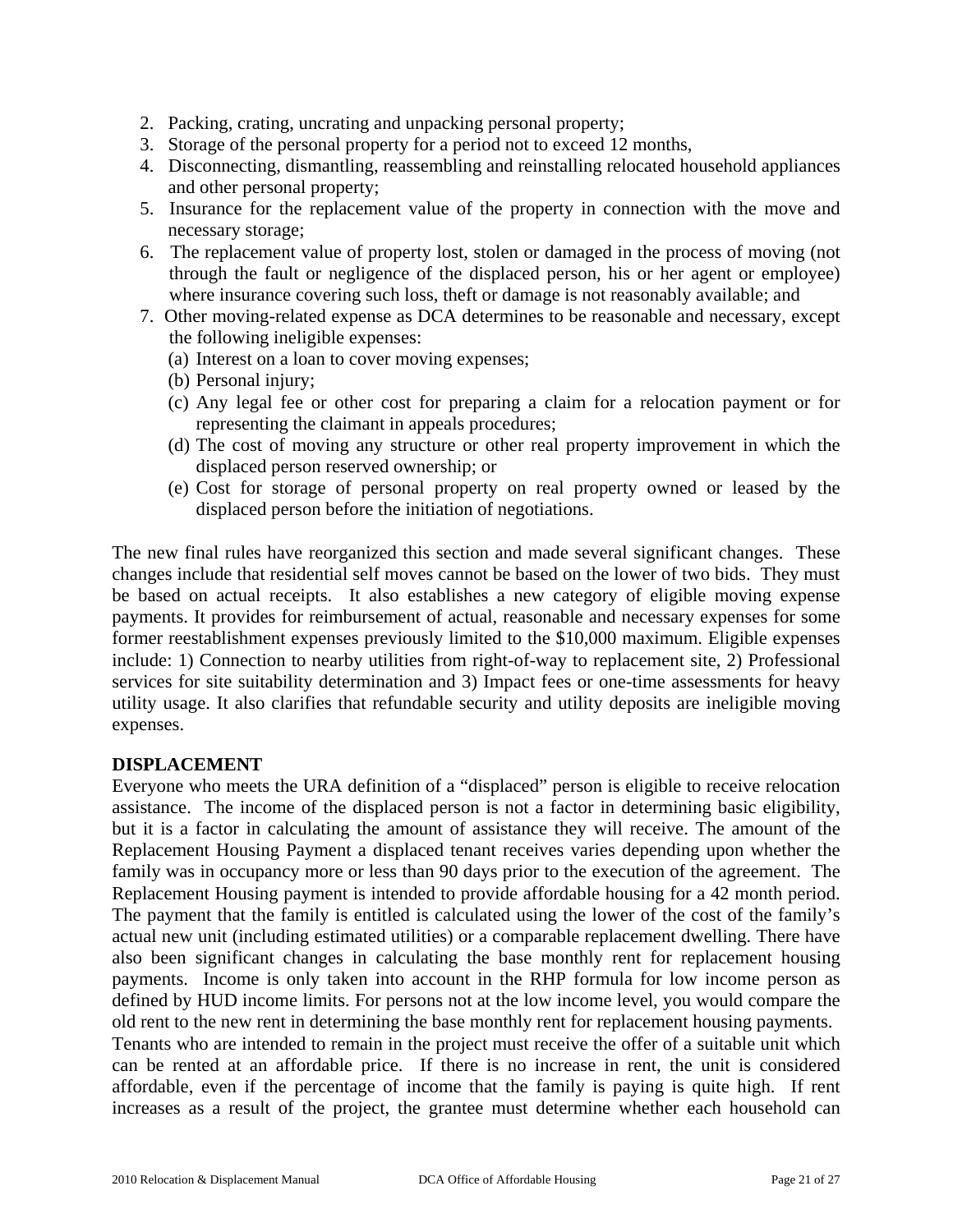afford the new rent. In place tenants should be offered a new lease, generally for one year, at the time of rehabilitation completion. Owners and tenants can mutually agree to complete the remaining term of a current lease before the new lease is offered. An owner may not keep rents artificially low at the time of rehabilitation completion and then subsequently raise the rents dramatically to reflect the cost of rehabilitation. This would provide a tenant who moved in with a basis for a claim that he has been displaced by the rehabilitation.

## **TEMPORARY RELOCATION FOR PROJECTS FUNDED WITH HOME**

**Note: The new Final rules provide that temporary relocation cannot exceed 12 months or the person must be offered permanent displacement assistance. The rules also provide that temporary relocation for less than 12 months will be very strictly construed to ensure that the relocation is not actually a displacement. A person will not be considered displaced, if and only if, stringent protections are applied. These include covering moving expenses to and from the temporary location, payment of increased housing costs during the period of relocation, the guarantee of a return to the same unit, or to another suitable unit in the same building or complex, and a limitation on a rental increase at the rehabilitated replacement unit.** 

Temporary relocation benefits must be made available for tenants that currently reside in the building and whose lives will be disrupted by the rehabilitation work or who must relocate from their unit for a period of time. The tenant should be temporarily relocated if continued occupancy of the dwelling unit during the proposed work constitutes a substantial danger to the health or safety of a person or the public and/or if the nature of the construction creates an undue burden or unnecessary hardship on the family. Temporary relocation assistance may be required if the tenant is unable to occupy or utilize a portion of his unit for as little as one hour during the work. Examples of this type of loss of use include: water shut offs, removal of appliances, replacement of kitchen cabinetry, refurbishing or removal of flooring or other work which causes the tenant to not have full use of his unit. Examples of temporary relocation assistance include meal reimbursement if the tenant is unable to use his kitchen facilities, rental of a local community room or hospitality suite for the family during the day while repairs are ongoing and reimbursement of other out of pocket expenses incurred by the tenant and his family as a result of the rehabilitation. If the rehabilitation requires the tenant to vacate his unit for a period of 30 days or less, temporary relocation assistance could include the cost of moving the tenant and his family to a moderately priced hotel in the vicinity of the project for a period not to exceed 30 days. Assistance would include any costs associated with the move, storage of the tenant's furniture if necessary, as well as payment of other out of pocket expenses including, but not limited to, meal reimbursements as more fully set forth in the URA. If the proposed rehabilitation causes the relocation of the tenant and his family for a period of less than one year, the Owner is required to assist the tenant in locating a comparable replacement dwelling either on site or in the immediate vicinity of the project. The comparable replacement dwelling must be decent, safe, sanitary and functionally equivalent to the displacement dwelling. The new Final rules should be reviewed for the current definition of a comparable unit under the URA. Owners are encouraged to "stage" rehabilitation work, so that tenants can be relocated within the project. If the tenant cannot be relocated to another unit in the proposed project, the off site unit should, if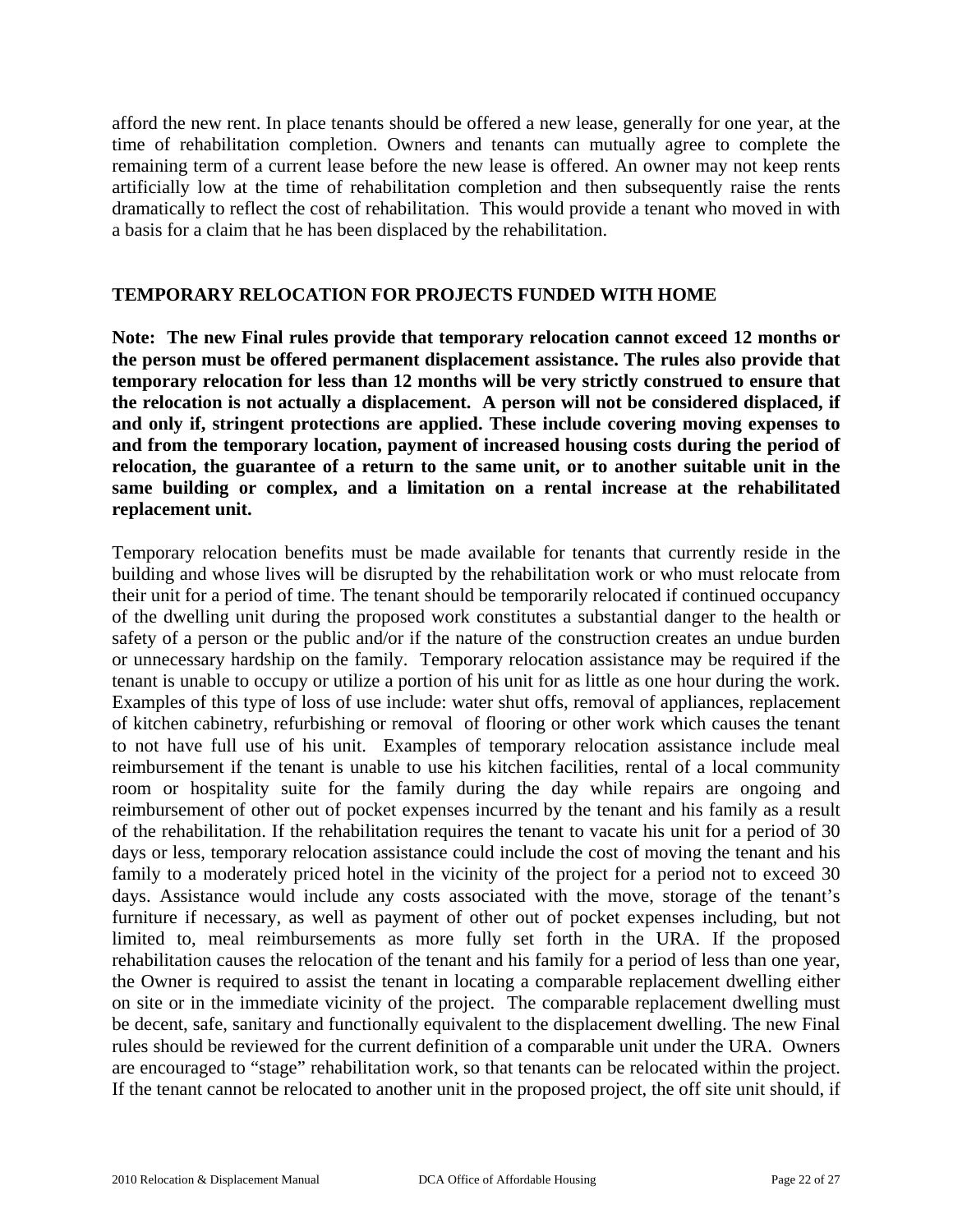possible, be located in the same community as the project so as to minimize such impacts as school transfers on the tenants and their children. Relocation assistance for tenants that must relocate for a period in excess of 30 days but less than one year is specifically delineated in the ACT and includes but is not limited to moving expenses, increased temporary housing costs and the return to a suitable unit. Again, it should be noted that the new final rule has changed the base method of calculating temporary housing costs. Applicants considering HOME funding and HOME Recipients should review these changes carefully.

# **G. Notice Requirements**

1. General Information Notice (GIN). Notice informs all occupants of a possible project of their rights under URA and 104(d). This notice advises that the household should not move at this time. This notice is always needed. DCA requires that the GIN notice be given prior to the submission of the Application for HOME projects. HUD and DCA require that the right to collect tenant data is always part of the sales contract. (Sample GIN can be found as OAH Form  $L-4$ ).

2. Move In Notice. Informs Households moving into potential projects after the application that they may be displaced and that they will not be entitled to assistance. If this notice is not given, then move-ins are eligible for assistance if displaced. (Sample MIN can be found as OAH Form L-9).

3. Notice of Non Displacement. Informs households who will remain in the project after completion of the assisted activity of their rights and of the terms and conditions of their remaining at the property. This notice is delivered in conjunction with the initiation of negotiations which is the issuance of the Commitment Letter. This is given to tenants who will stay in the same unit or another suitable unit in the building or complex (Notice of non displacement can be found @ hudclips.org).

4. Temporary Relocation Notice. Informs households who will be temporarily relocated of their rights and of the conditions of their temporary move. This is only required when a temporary move is placed. This notice may be combined with the notice of non displacement**.** (Temporary relocation notice can be found @ hudclips.org).

5. Notice of Eligibility. This notice informs households that are being displaced of their rights and levels of assistance provided by the URA and or 104(d). This notice is delivered in conjunction with the initiation of negotiations, and is always required for displaced households. Notice of Eligibility can be found @ hudclips.org).

6. 90 Day and 30 Day Notice. Informs displaced households of the earliest day by which they must vacate the property. Displaced households shall not normally be given less than 90 days to vacate their residence. If a specific date is not given with the 90 day notice, a 30 day notice can provide the specific day. This notice should not be issued unless a comparable replacement dwelling is available and the displaced resident is given sufficient opportunity to lease the comparable unit. (90 day and 30 day notices can be found @ hudclips.org).

7. Posters – Subsequent to award, the owner or property manager must post at least one (1) relocation notification poster in the project rental office and one (1) poster in each building. Posters can be obtained from the DCA Compliance Department. Notices must be delivered in a timely manner. Notices must be personally served or sent by certified or registered first class mail, return receipt requested.

Notices and other information published in HUD's Handbook 1378 are prepared in a manner to help comply with the statute and URA regulations, and that preparing documents that do not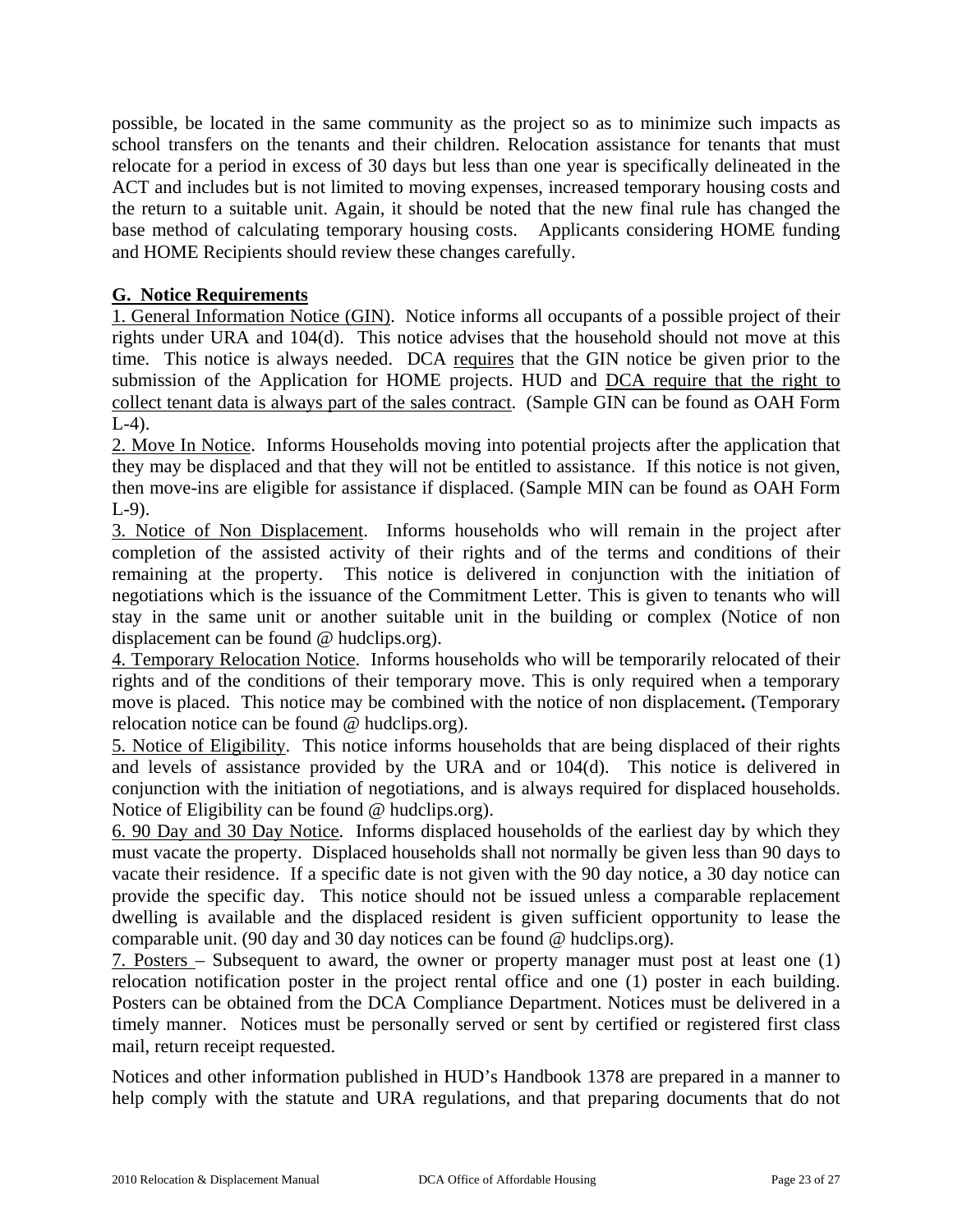reflect the same information found in a HUD prepared guide form or claim can result in noncompliance with the URA and/or HUD policy. Form changes must be approved by DCA prior to implementation.

# **Mandatory DCA Relocation and Displacement Training**

Guidance on all Notices and the Relocation Notification poster will be distributed at the DCA Relocation and Displacement Training. DCA requires this training for all Owners, Developers and Management Companies that are participants in a property that was occupied at the time of application funding and that received an Allocation of Tax Credits, a HOME award or a Letter of Determination under the 2010 Qualified Allocation Plan.

# **Monitoring will be done by DCA from Acquisition through Placed in Service Date or receipt of Certificate of Occupancy**

DCA Compliance may visit each project that has existing tenants at the time of funding and at least three or more times during the rehabilitation period. Tenant files, condition of living space and common areas, tenant certifications and other required documents will be reviewed. Failing to comply with Federal and State rules or regulations will be considered non compliance. DCA's monitoring procedure will be reviewed in detail at the DCA Relocation and Displacement Training.

# **H. Required application documents**

The following documentation must be included in the 2010 Application:

- 1. Tenant Household Data Form for each Unit (including vacant units) (OAH Form L-1) All forms should be completely filled out with each question answered and signed by tenant. If there are vacant units there should be a tenant data sheet listing unit # and vacant)
- 2. Proof that all residents legally occupying the units prior to submission of the Application were given a General Information Notice. These notices shall be sent by certified mail, return receipt requested or by personal service. Documentation of the method of service, as well as the tenants served, shall be submitted as part of the application. Failure to follow these requirements will result in removal of the application from further consideration. A sample copy of this notice is set forth in this tab and can also be found in the Application Form section of this Manual. (See OAH Form L-4 for sample GIN Notice and L-6 LIHTC Notice of Funding.)
- 3. Detailed Project Specific Displacement Plan and Budget. The plan should contain details of how tenants will be temporary relocated. If tenants must be temporary relocated off property, list at least three decent, safe, and sanitary (per local codes) housing projects in the community that tenants could choose to relocate to. Also include number of current vacancies at proposed properties with bedroom sizes. The Plan must have as attachments the Multifamily Tenant Relocation Plan Certification (OAH Form L-7) and the DCA Temporary Relocation Cost Estimate (OAH Form L-3). The budget must be reflected in the Projects' proposed budget submitted in the 2010 Application.
- 4. Occupancy history for project including current rent roll. (90 day period/most recent three months)
- 5. Relocation/Displacement Project Spreadsheet (OAH Form L-2). The spreadsheets' columns (letters A - R) should be filled in at the time of application with accurate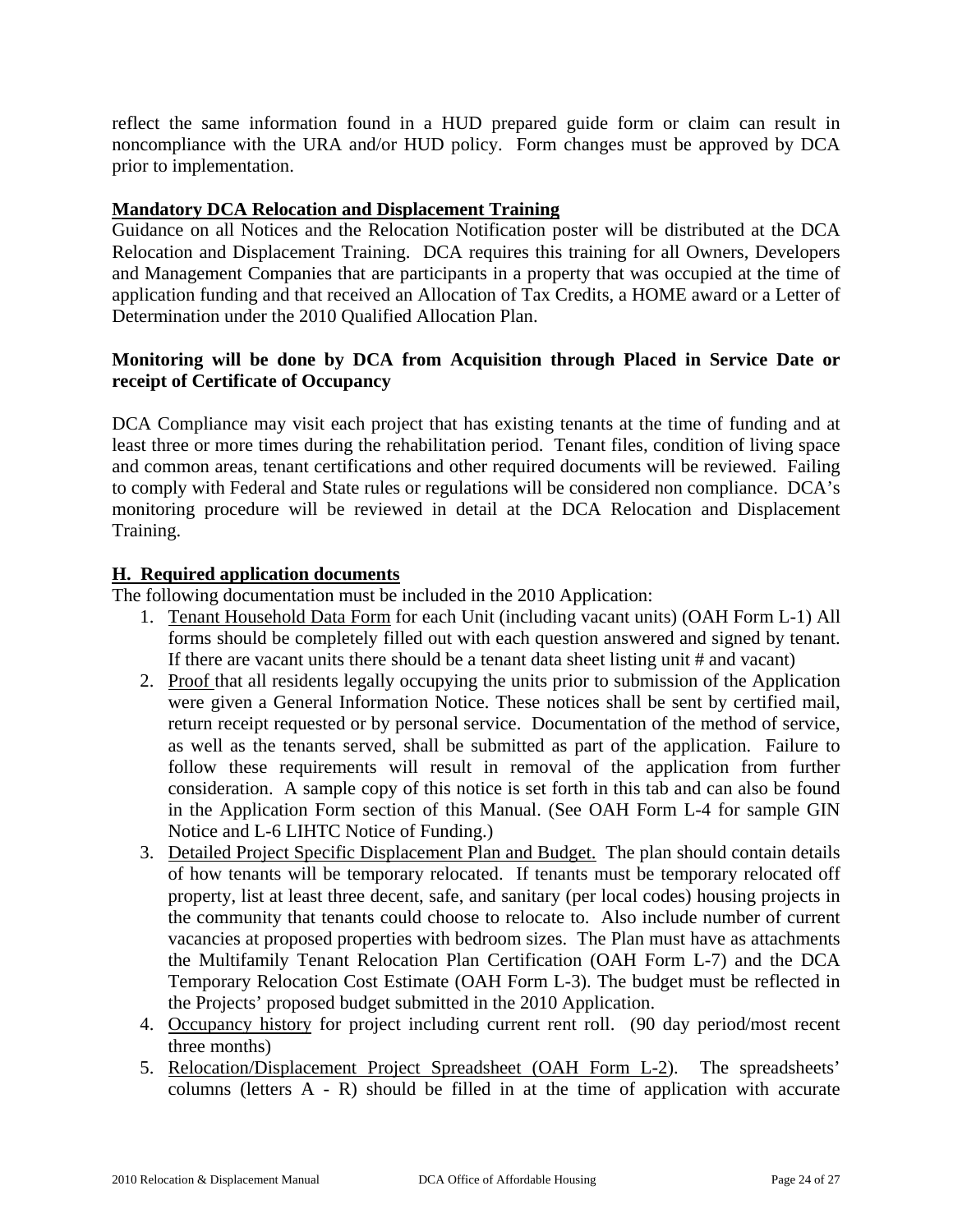information. **NOTE**: This spreadsheet must be used on an ongoing basis throughout the renovation process.

- 6. Site map of property (current/proposed) Provide drawings of current project buildings/units on the property and proposed mix of units/buildings when completed. Only information regarding proposed should be submitted. Master plans for phased developments will not be accepted. The Site Relocation Survey (OAH Form L-11) will help to identify possible displaced tenants and business.
- 7. Copies of physical inspection of all replacement housing.

## **Failing to submit these documents at time of application submission will result in point deduction or threshold failure.**

## **I. Required documents for continued compliance**

Other forms that will be used as part of ongoing relocation tracking are Work Relocation Log (OAH Form L-5), Resident Relocation Survey (OAH L-8), Notice to Prospective Tenant (OAH Form L-9), Advisory log( HUD handbook 1378 Appendix10, Residential Relocation Management monthly reports (HUD handbook 1378 Appendix 22), and Site Occupant Records( HUD Handbook 1378 Appendix 8).

## **J. 2010 OAH Policies and Procedures for All Occupied Projects that are to be Rehabilitated with DCA HOME**

- Immediately after award of 2010 funding or issuance of Letter of Determination the Owner must send out correspondence to all residents that explains in clear and easy to understand language the funding received, projected starting dates, explanation of how work will flow and projected completion dates. A 24 hour emergency management contact name and number must be included. A copy of this letter along with the date and method it was delivered must be sent to the DCA Relocation Specialist within 30 days of award announcement.
- At the time of the receipt of this letter DCA Relocation Posters will be sent to the property. At least one of these posters must be posted at the property office and one at each building during the rehabilitation period.
- Detailed records must be kept for monies paid out to residents during the rehabilitation and relocation period. (Temporary Relocation Estimate Spreadsheet Form  $(L-3)$
- Tracking of work being done in each unit, dates work began and dates work was completed along with copies of all notices sent to residents must kept with Work Log Form (L-5). This unit specific log must be current at all times.
- Quarterly progress reports will be required by DCA throughout the rehabilitation process.
- Information regarding all of these requirements will be covered in great detail in the mandatory DCA Relocation and Displacement Training. The Owner and Management Company representatives must attend this training within thirty (30) of receiving funding or receiving a DCA Letter of Determination.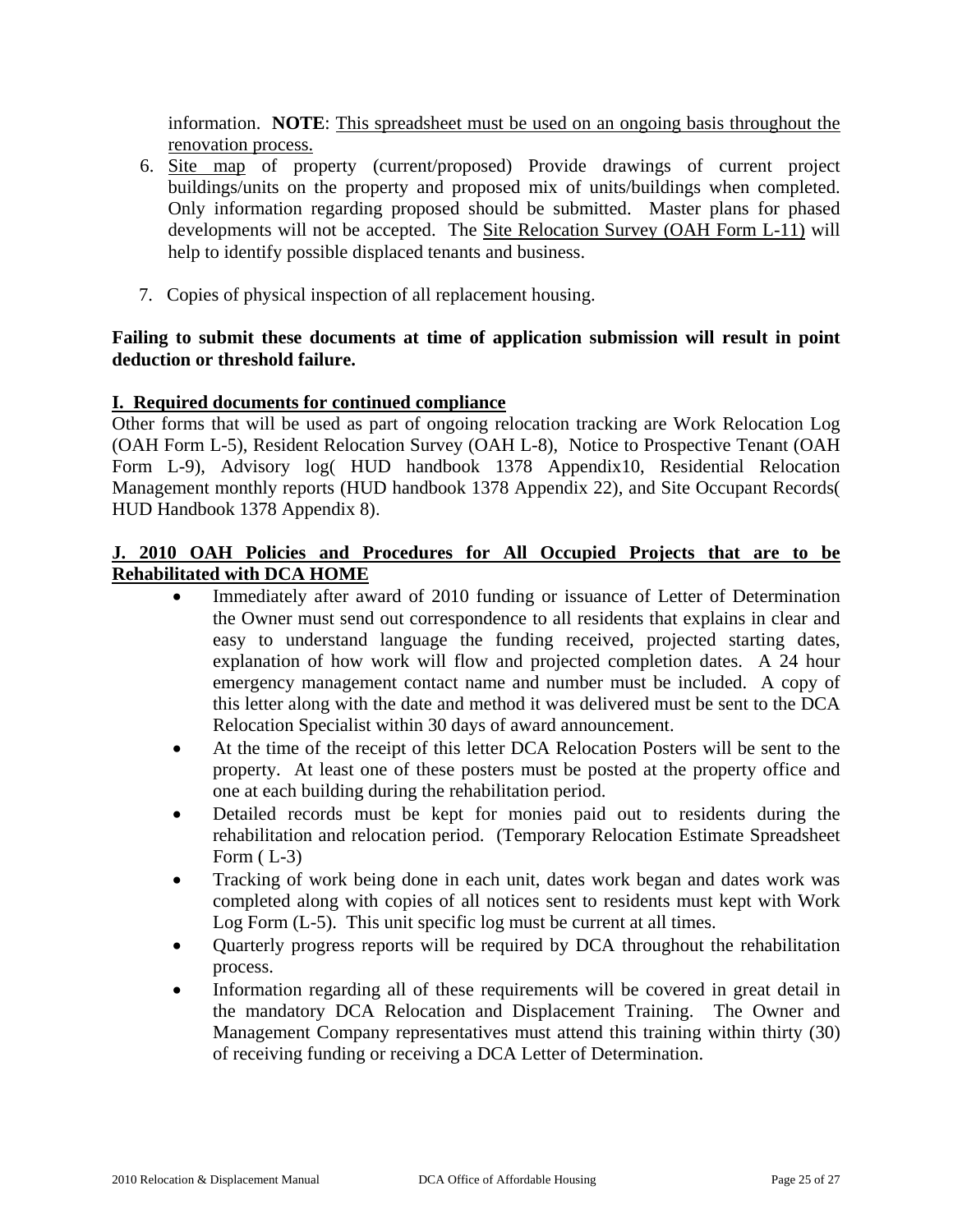# TAB IV